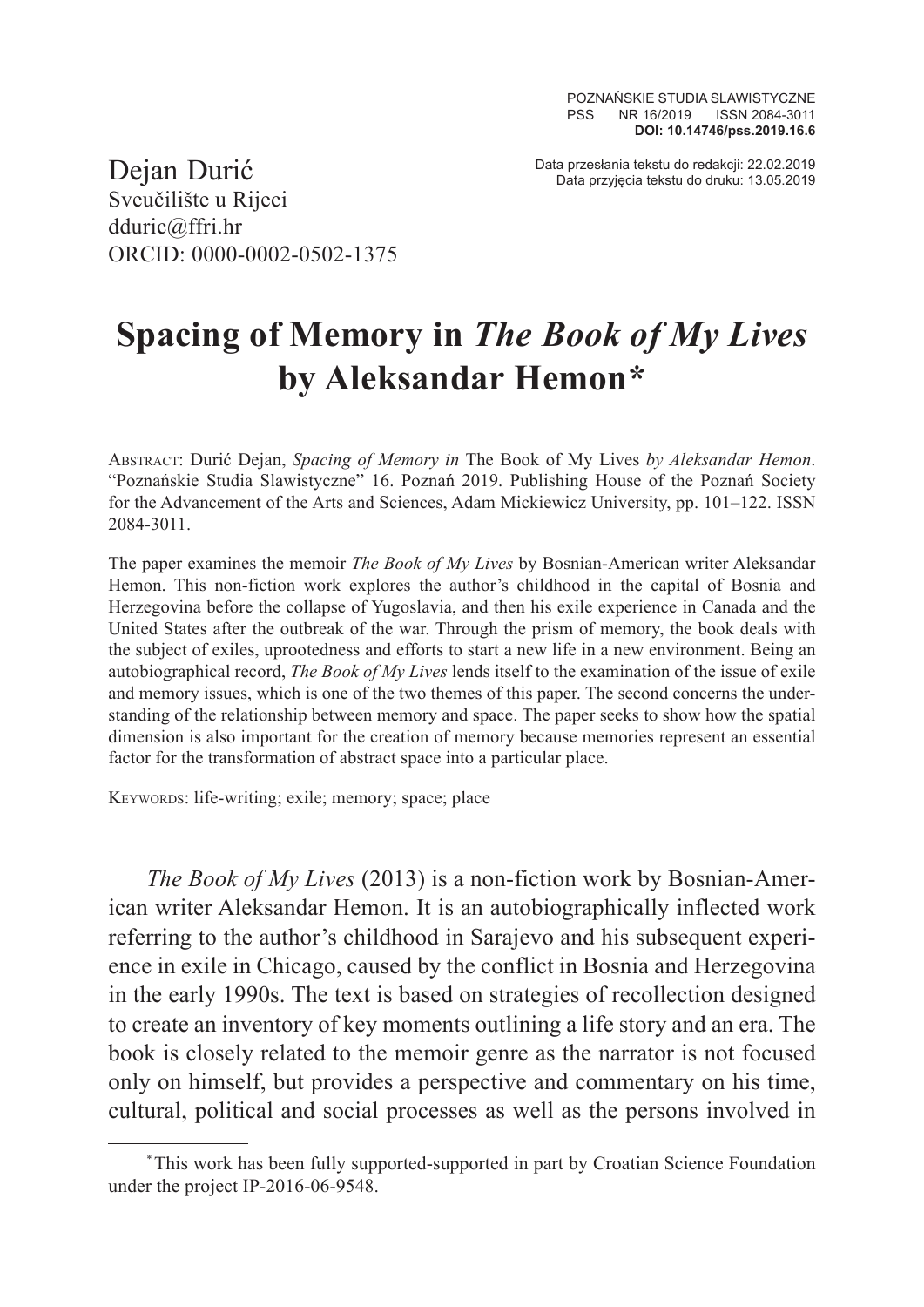them, accompanied with interpretations and evaluations. The aim is not to offer a historical and social fresco, but to examine how the nationalistic frenzy of the early 1990s in the area of former Yugoslavia influenced a number of human destinies ranging from his own to that of his family and loved ones and how their exile experience shaped them. Hemon's work also belongs to the vast body of texts known as *life-writing*. According to Sidonie Smith and Julia Warson *life writing* is "a general term for writing that takes life, one`s own or another's, as its subject. Such writing can be biographical, novelistic, historical or explicitly self-referential and therefore autobiographical" (Smith, Warson, 2010, 4).

*The Book of My Lives* creates a more solid whole together with Hemon's first novel *Nowhere Man* (2002), which explores the concept of autobiographical prose and features the author's alter ego Jozef Pronek. This is achieved through a threefold prism of others. Three subjective narrators account different aspects of the protagonist's life: in Sarajevo in the 1980s, in Kiev in the early 1990s and the beginnings of political upheaval in the Soviet Union where he lived on a scholarship, and as an immigrant in the USA. The novel is characterized by its diversified spatiality, as it shows the protagonist's spatial displacement, as well as a wide time range, namely, the entire 20th century. The title *Nowhere Man* references a Beatles song, as does the title of the second segment of the novel, *Yesterday*. These song titles are important reference points as they point to the complex relationship of the past and the present, which is perceived through the prism of identity and further reinforced by spatial reflections. The spatial displacement points to the existential and identity displacement relating to the alienation of exile. In this regard, the novel explores the relationship of time, space and memory through the prism of global exile and migrant experiences, set against the backdrop of the war in Bosnia. This is all in line with the challenges of constructing a biography, as it is presented from the view-point of others, pointing to the social framework necessary to preserve identity, as well as memory. Hemon revisits the aforementioned themes from his first novel in this nonfiction work. The examination of identity, trauma, exile, memory and territoriality represents a crucial framework of the author's fiction and nonfiction works.

In contrast to the novel *Nowhere Man*, in which others narrate about the main protagonist, in *The Book of My Lives* the narrator speaks about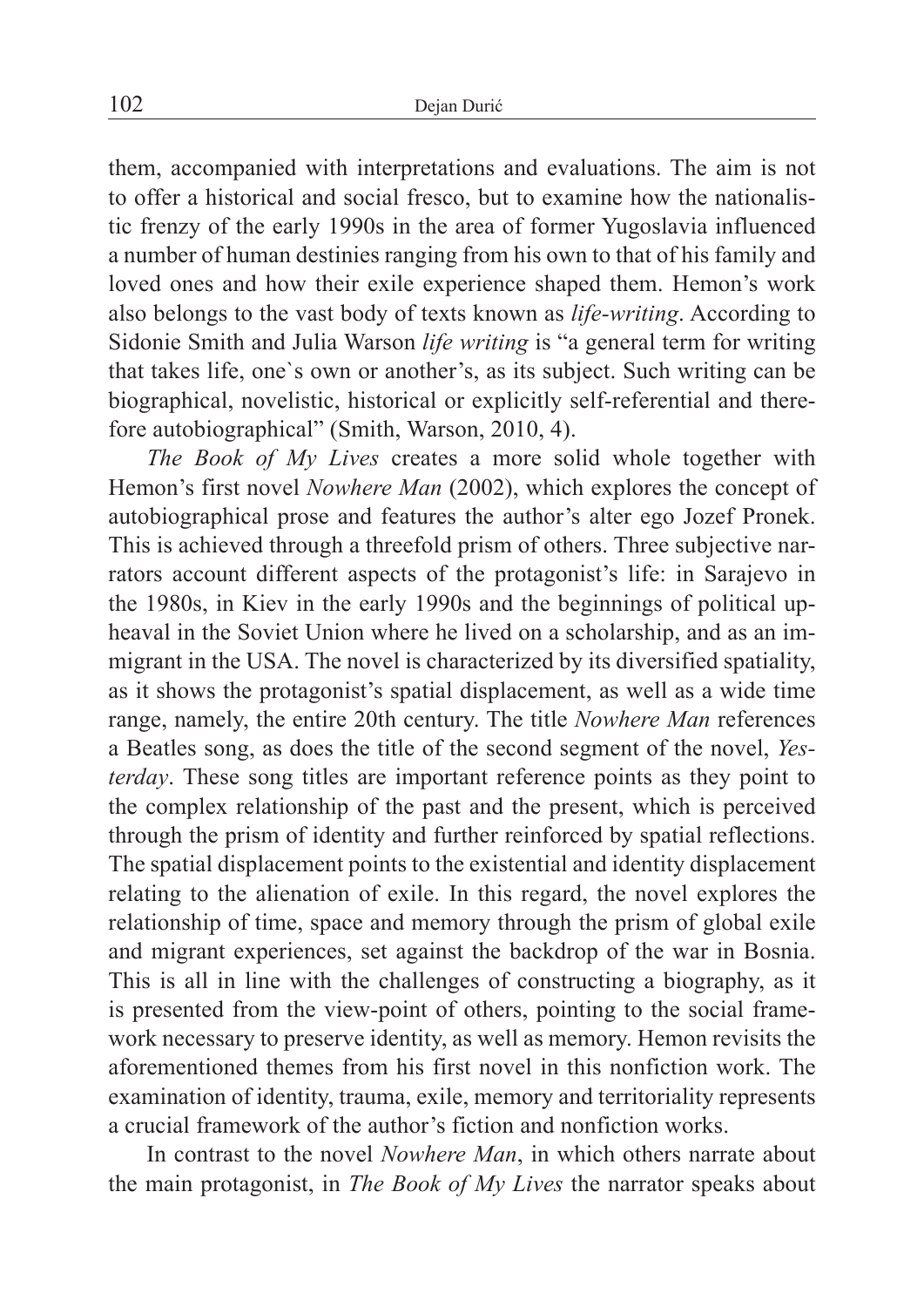himself and his experiences. This moves us into an experiential context in which recall and memory represent essential strategies for the conceptualization of a life story and an image of an era. Hemon's memoir utilizes structural and formal procedures to refer to recall and auto-analysis. The question of memory is closely related to the nature of exile and the rift which the exiled perceives between the rootedness of the past and the present, caught between rootlessness and efforts to fit into a new environment. Memory has its own temporal dimension because recalling a personal and/ or collective past always involves going back in time. The reconstruction of a life story relies on the sequencing of events that have defined the development of an individual and their life. However, it also includes a spatial dimension as personal memories or memories of events that have symbolic value for the individual and/or community are linked to specific places (cf. Assmann, 2011, 24). Therefore, in Hemon's work, the experiential matrix is compounded by the introduction of the spatial dimension. The relationship between the past and present, built around the framework of exile and memory, is spatialized, as is memory itself. This spatialization will be the focus of this paper. Spatial reference points mirror the temporal ones, so the relationship between the past and the present is mapped onto the binary relationship between Europe and the United States and between Sarajevo and Chicago. The realm of the past includes the section in Europe, which the narrator has had to leave by happenstance because of military conflicts, as well as a section of the North American experience, marked by numerous ills and problems of exile. The realm of the present includes the Chicago period of the contemporaneous narrative self, already adjusted to the new environment. I will examine the question of memory through the issue of exile, as well as the relationship of space as a wider and more abstract category and place as something which is existentially verified, personal, specific and based in memory.

*The Book of My Lives* shows features of two memoir touchstones in its narrative structure and the forming of the narrative function.

\*

Hemon's text retains a conventional exterior narrative form that affirms linearity and follows chronology in order for the whole to suggest an idea of processuality with respect to a life trajectory and the events which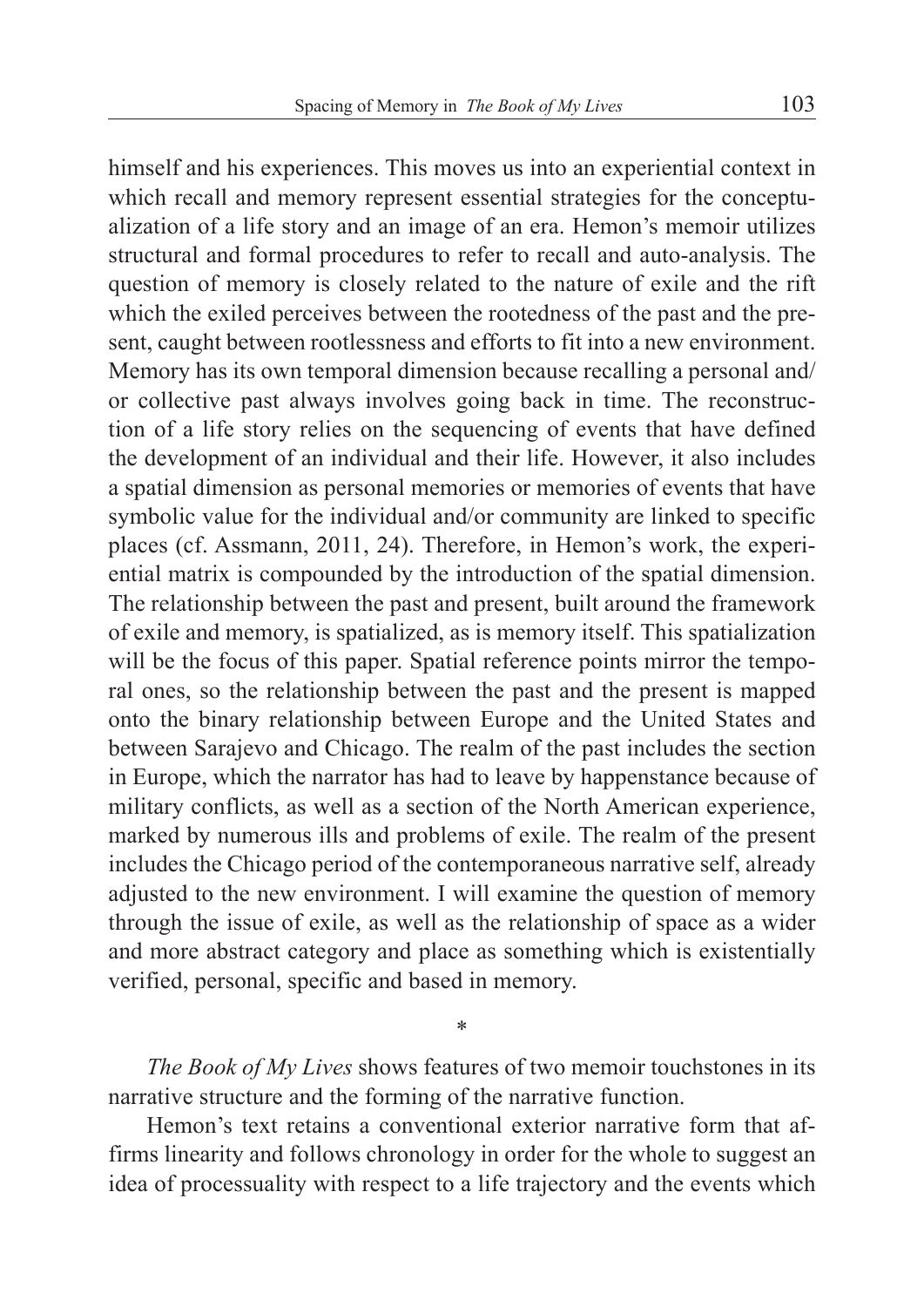directed and shaped it. The exterior framework consists of three stages: the childhood and life of the narrator before the war, the war and arrival to the United States, and life in Chicago after the war in Bosnia and Herzegovina has ended. Thus, the exterior level points to the change and development of the subject, as the structure is based on gradations in his experience. He refers not only to the people he was closely related to and the events in which he participated, but also to the socio-political context and political participants during the war in Bosnia and Herzegovina, as they caused disruption in the lives of thousands of people and impacted the narrators experience of exile.

Within this framework, the author effects formal deviations. Due to the constant interplay of the narrative present and past, the narrators digressions and (re)interpretations of past events, the text gives the impression of digression and fragmentation. Episodes, stories and events are sequenced in an arbitrary manner, not respecting chronology and succession, with no strong cause-and-consequence relationships between chapters. The work consists of a series of vignettes from the past, creating a mosaic of a life story. This is related to the nature of exile and the disconnected nature of identity: the subject balances the divide between the old and the new (the past and the present, Bosnia and Herzegovina and the United States). Therefore, the text gives the impression that it follows the existential state of the narrator. Linear chronological sequencing provides the reader with a clearer insight into the transformation of a narrator and/or character. A non-linear and fragmentary structure involves the reader more and requires an effort to connect the fragments into a complete life story, introducing the question why the narrator cannot or does not want to recount events in a straightforward and coherent manner. The experience of exile is traumatic, therefore, according to Cubitt, the issue is not so much in the forming of stressful or painful memories, but the fact that they cannot be narrated in a conventional manner (Cubitt, 2007, 108–109). Therefore, the testimonial paradigm (Saunders, 2008, 328) could be (as is the case in *The Book of My Lives*) related to the concept of traumatic memory when an individual, according to Brison, is faced with the feeling of disintegration of the self and the impossibility of establishing a time-line, due to issues in the past reinforcing an uncertainty in the future (Brison, 1999, 43). In Hemon's work, the issues of disintegration and the impossibility of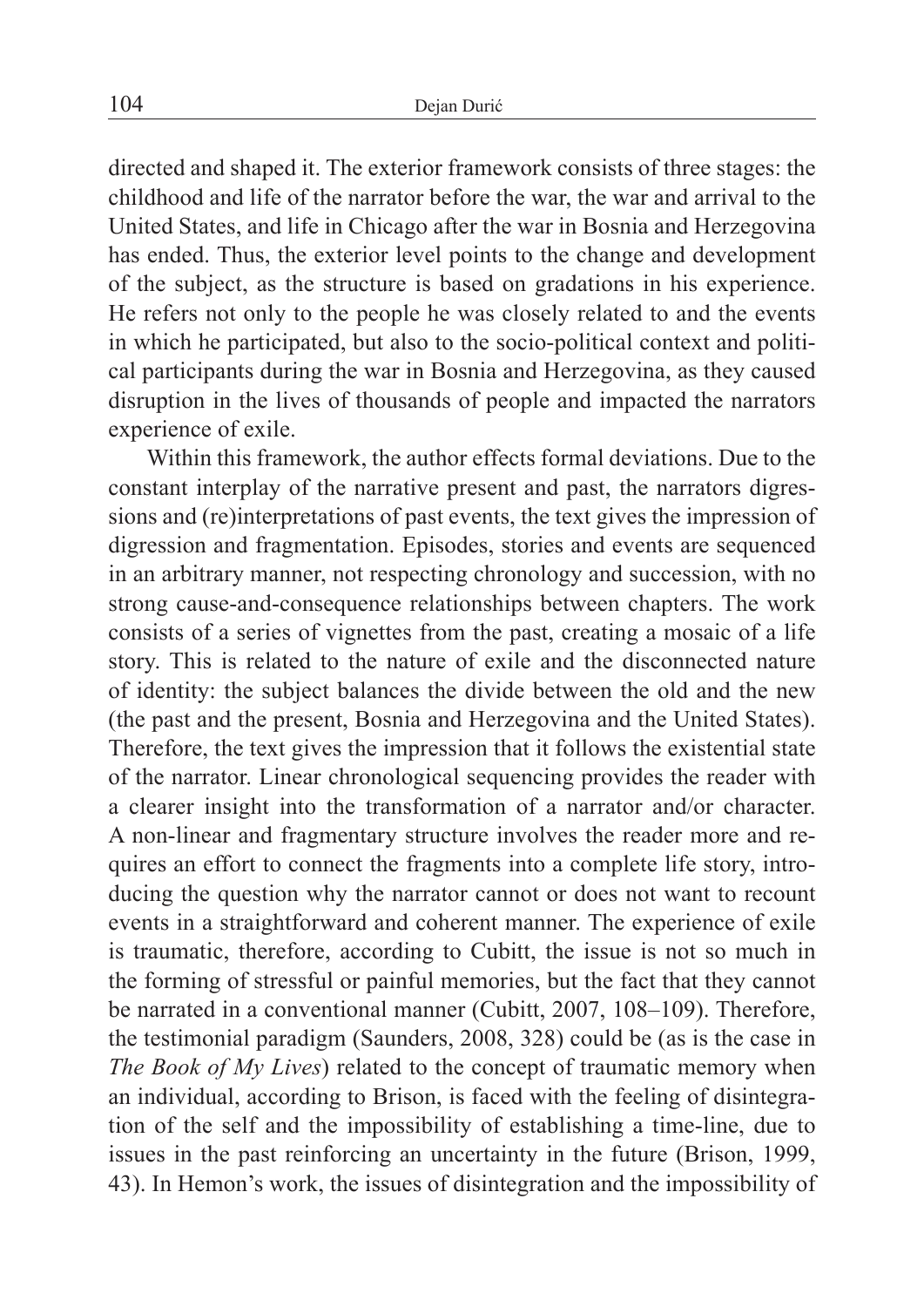establishing continuity are linked to the trauma of dealing with the cataclysm of war and the destruction of numerous human fates, as well as displacement from the current of one's own existence during exile and the efforts to adapt to a new culture and environment, which is foreign and inaccessible to the exiled person. An attempt to narrate a personal life story is also one of the ways of dealing with a traumatic memory, as well as an attempt to conceive one's own voice (Brison, 1999, 47). It is an attempt to take control of one's own life story.

The memoir is divided into sixteen chapters or episodes, covering various aspects of the narrator's life, starting in 1969 with the birth of his sister Kristina and ending in 2010 with the death of his daughter Isabel. Birth and death form the frame within which we follow a number of moments in a life: growing up in Sarajevo, exile to the United States, the relationship with parents and friends, the experience of the war in Sarajevo, putting down roots in Chicago. Each of the episodes is woven through with the narrator's reflections on characteristic social, historical and cultural currents of the given moment. In addition to the relationship between life and death, the book is framed by an examination of the experience of exile, as evidenced in the first chapter, *The Lives of Others*. This chapter is crucial to understanding the work as a whole, and I will return to it in a further chapter of my analysis. The introductory chapter provides context, points to spatial and temporal issues and signals their interrelationship: the realm of the past is closely related to space, while the realm of the present represents an attempt to incorporate the uprooted subject into the new North American environment. As I will examine further in the paper, in this process memory serves as a kind of connective tissue.

As the work is a memoir, the narration is structured in a manner that is specific, but characteristic of that genre. Because the memoirist recalls past events from the perspective of his mature self in the present, he is concurrently a part of those events, but also beyond them. The narrator is extradiegetic, as he tells his story from the perspective of the present, with a time delay, by recalling events and people who marked his life and time, resulting in retrospectively organized narrative. However, the narrator is also homodiegetic because he participates as a character in the events of the past or recounts stories about others that he has been told. The extradiegetic/homodiegetic point of view allows for comparisons. This is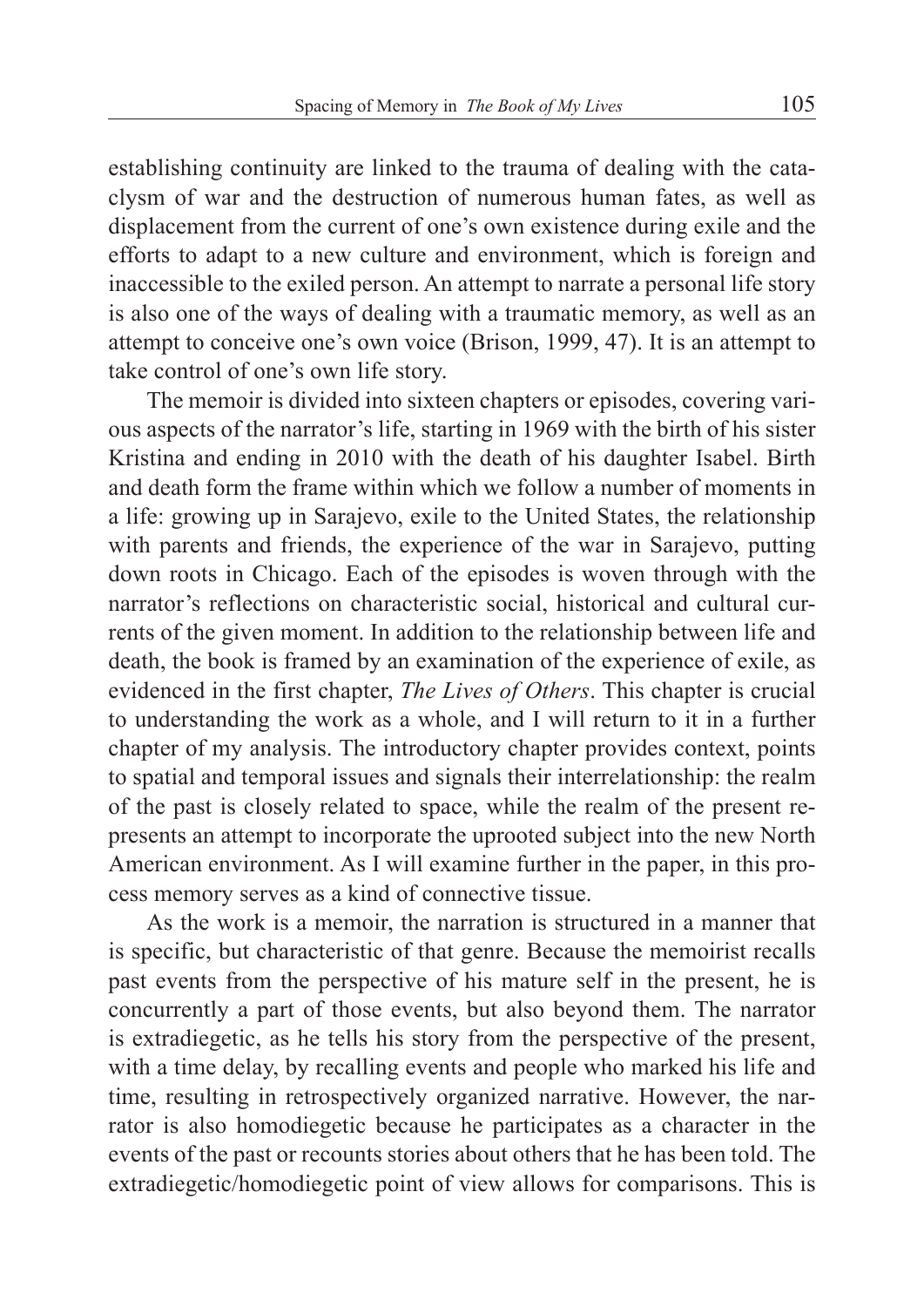a fundamental narrative strategy in Hemon's memoir and is essential for highlighting the duality of experience, memory and exile through the relationship between "here and there" and "then and now". Comparison indicates the existence of different levels and layers of memory and personal recollections, making them complex, dynamic and productive. The past is regularly split in two, which is indicated by the structure of most chapters in the memoir. They often begin with a recollection of the past in Sarajevo, and end with a comparison to the situation in Chicago or with a point about how the people mentioned are living now or how they ended up. Antara argues that, in Said's conception, in addition to painful and traumatic experiences, exile can also have positive connotations because there is a possibility of diversifying experiences – the exiled person is always a part of at least two cultures, making their experience more complex and richer. They are more aware of the convergence of different cultures, can compare them and be open to new influences (Antara, 2016, 147). They also find themselves in a position that enables them to have a better perspective on the culture that they came from and to "open themselves up to the opportunities afforded by seeing through the gaze of an outsider and an outcast" (Antara, 2016, 147). In this way, Bosnia and Herzegovina and the United States, more specifically, Sarajevo and Chicago are not only put in comparison, but also in dialogue, which is important for relating memory and space through the narration of memory and rehabilitation of experience.

According to Edward Said, we are living in the age of exile, because our time is plagued by displacement, refuge, and large-scale migrations. Consequently, the twentieth century is a century of exile literature (Said, 2000, 174). For Said, there are two types of exile: real and metaphorical. The first refers to geographical displacement, while the other implies experiences of individuals who remain within their cultures, but deliberately assume the position of exiles and marginalists (Said, 1993, 116). I will be exploring exile in the concrete, physical and geographical context. According to Zeng, "exile in the previous literary criticism, has been mostly a geographical concept: it is a synonym of the uprooted experience of living abroad, away from one's motherland" (Zeng, 2010, 1). He also points out the cultural and psychological dimension of exile (Zeng, 2010, 1). Hemon's memoir is characterized

\*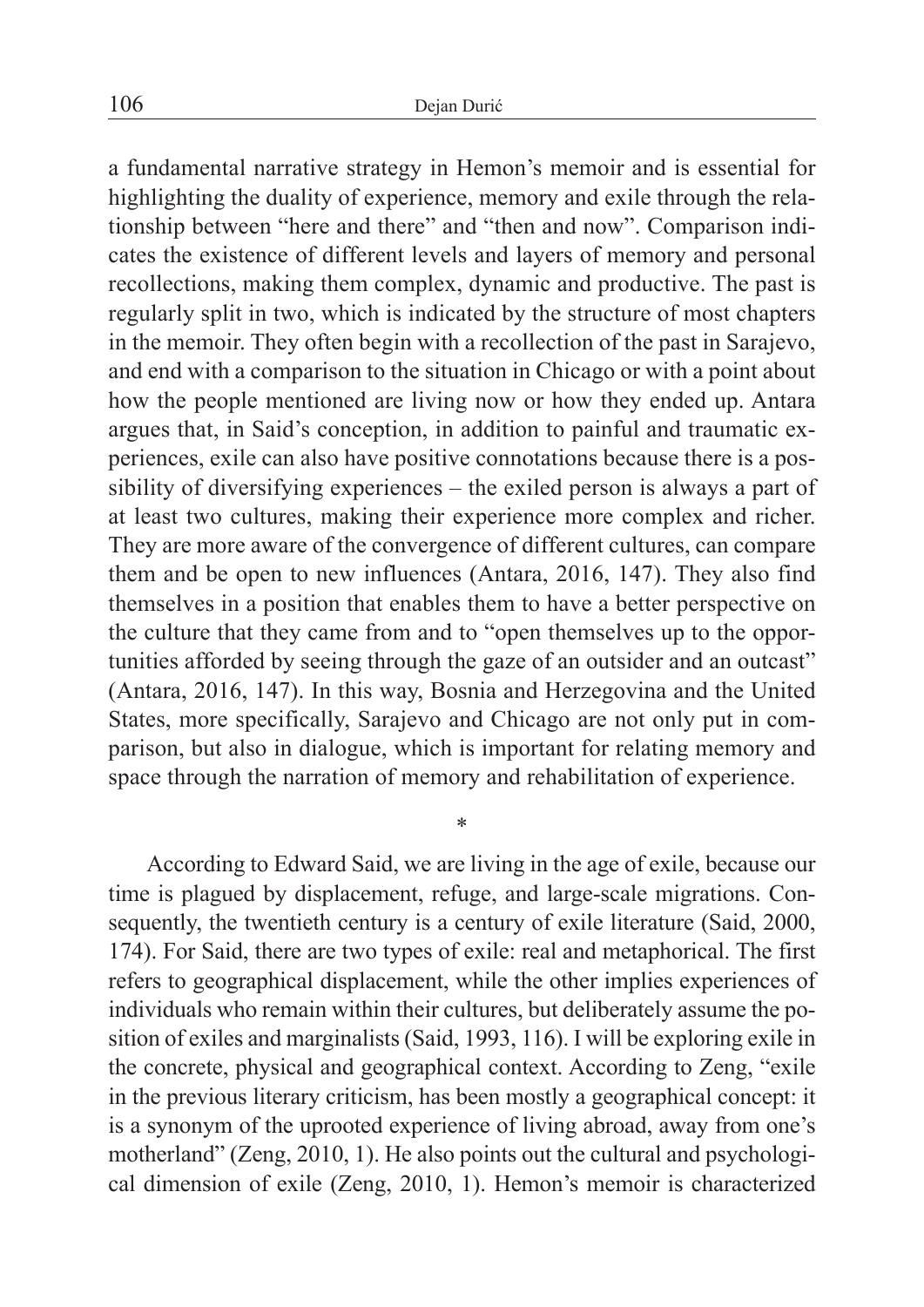by examinations of cultural and psychological phenomena. Because of the circumstances of war, the exiled subject cannot return to Bosnia and Herzegovina, He remains in the United States and must learn the cultural codes of his new environment in order to fit in and organize his daily existence. In his early days in Chicago he feels cultural rootlessness because he encounters new norms, values, economic system, cultural postulates, behaviors and interpersonal relations. The psychological dimension is manifested through nostalgic and sentimental references to Sarajevo and his past life, and consequent sense of derealization and loneliness. Since exile is a geographical concept and involves the process of displacement, its essential determinant is spatial. However, it also includes a temporal dimension that manifests itself through the actions of memory and reminiscence, as well as the tendency for nostalgic narratives, also related to its psychological dimension. The term nostalgia, according to Janelle L. Wilson, "typically conjures up images of a previous time when life was 'good' […] While one`s nostalgic memories may connote a pleasant or good time in the past, the fact that the individual is removed form that ideal situation can trigger sadness and a sense of loss" (Wilson J.L., 2005, 21–22). It both relates to place and time. What causes that desire are memories of social ties, familiarity, intimacy, the idea of rootedness, which is now absent.

The memoir opens with the significantly named chapter *The Lives of Others*, where the noun 'others' refers to the existential question of outsiders, the marginalized, refugees, that is, those who occupy a marginal position in the new environment. Therefore, it summarizes the overall context of exile and contextualizes the narrator's life story in relation to the space-time dyad woven in throughout the text. It also introduces the general themes expounded on by the author in the chapters to follow. This episode consists of seven short subheadings, whose titles are mostly in the form of questions, examining space, identity and the exile experience through the prism of memory. The first subheading, *Who Is That?*, opens in 1969 with the birth of his sister. The story of a boy who is jealous of his sister because he is deprived of the attention of his parents and community is the beginning of the narrative about the interplay of one's own story with the stories of others, as well as togetherness and empathy. It also introduces the context of memory. In this part, there is a kind of primal moment that establishes the subject of memory: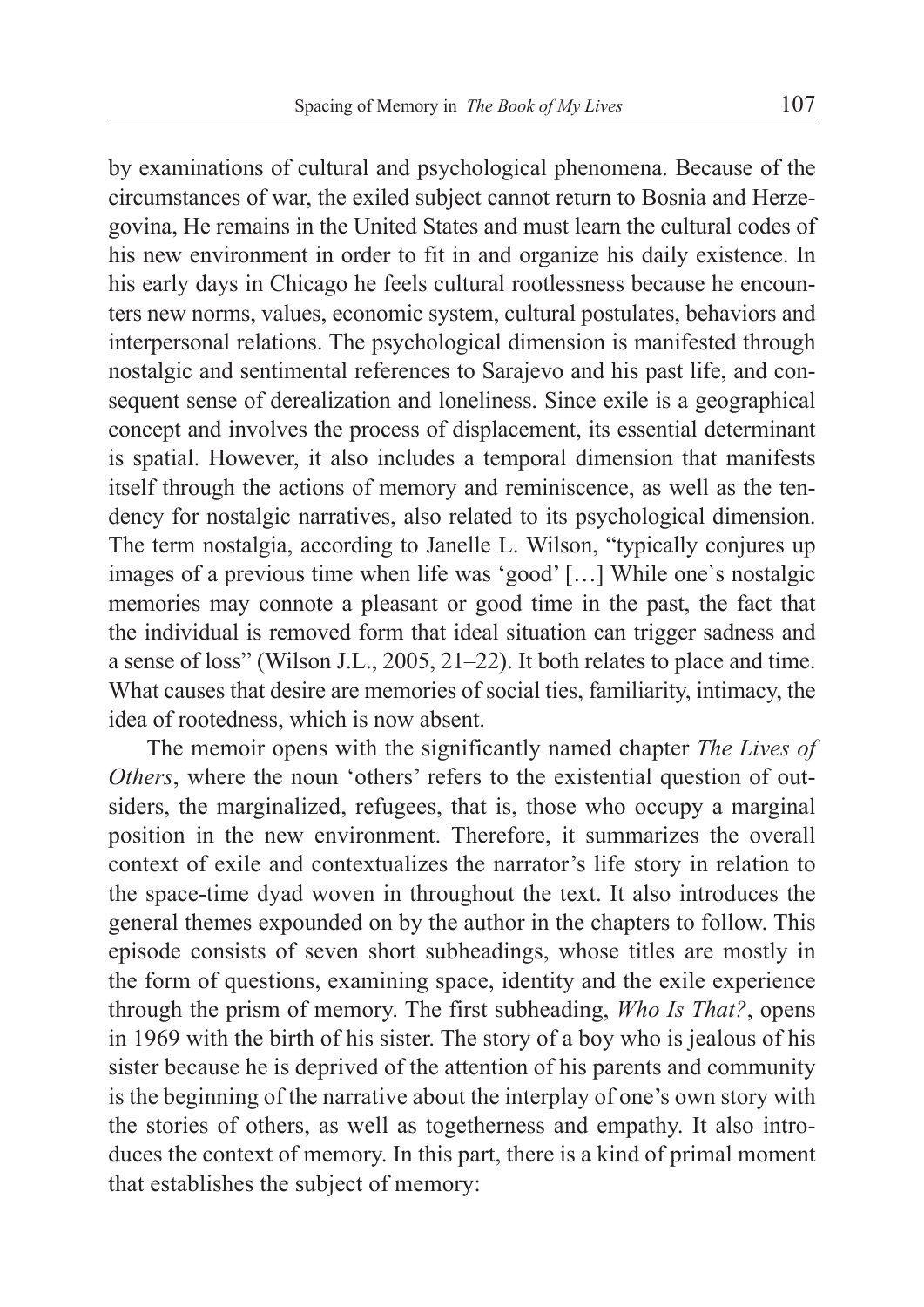The recollection of that sororicide attempt is the earliest memory in which I can observe myself from outside: what I see is me and my sister. Never again would I be alone in the world, never again would I have it exclusively for myself. Never again would my selfhood be a sovereign territory devoid of the presence of others (Hemon, 2013, 7).

The self is defined in relation to others, therefore to exist means to communicate and share experiences with others.

This question is further explored in the next subheading *Who are we?*, in which the focus shifts from the individual to the collective. The reader is introduced to the context of the exile experience through the story of the experiences of the narrator's parents who escaped from the war in Bosnia and Herzegovina to Canada. Through the examination of their inability to self-legitimize in the new community the focus is placed on the "unhealable rift forced between a human being and a native place, between the self and its true home" (Said, 2000, 173). The parents' story is a pretext for the analysis of the memoirist's exile experience, ironically examined through the Us vs. Them opposition based on differences and stereotypes. This explains the (im)possibility of swift integration into a new community and justifies drifting into nostalgic narratives. Said also points out this binary opposition, in which the latter occupy a marginalized position, accompanied by a feeling of not belonging (Said, 2000, 177). This is highlighted in the book through a reference to the narrator's accent which Americans immediately identify as foreign. Therefore, the rift postulated through the brief story about the parents' experiences, is elucidated on an individual level, where the complex of past and memory becomes a touchstone of identity: "home, homeland, place (of the mind) is, as Said insists, crucial to the construction of one's identity. But it exists not only as a determining but as a determined cultural location, as a space of memory that alters the identity of the person inhabiting, viewing, passing through, or writing about it" (Marrouchi, 2001, 161–162).

In the third subheading, *Us Versus Them*, the author explains how in Hamilton (Canada) his parents were overwhelmed by not belonging to any recognizable community, and how they often thoroughly examined the differences between themselves – the immigrants and the native population. This is counterpointed in the aforementioned chapter, *Who Are We?*, wherein the narrator examines the social concept of *raja*, characteristic for Sarajevo and defined as a group of people related to a part of the city,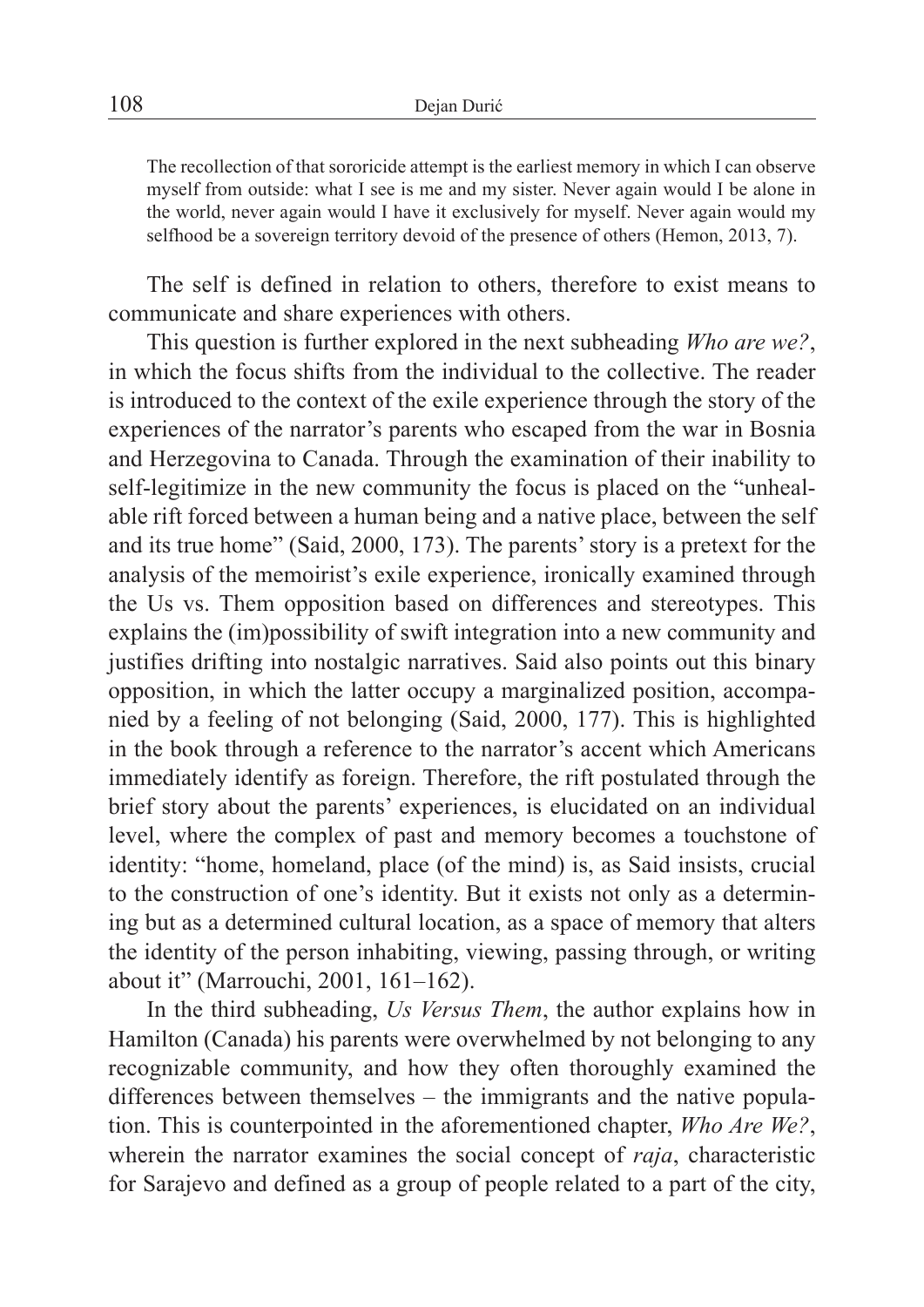neighborhood or district in which they live. *Raja* represents a recognizable community in which an individual and his qualities are validated. It brings into relief the very things that the parents, as well as the narrator, are missing in the new environment, which is their people, closeness and intimacy. Therefore "exile is a solitude experienced outside the group: the deprivations felt at not being with others in the communal habitation" (Said, 2000, 177). Consequently, it also has an effect on personality changes:

The situation of immigration leads to a kind of self-othering as well. Displacement results in a tenuous relationship with the past, with the self that used to exist and operate in a different place, where the qualities that constituted us were in no need of negotiation. Immigration is an ontological crisis because you are forced to negotiate the conditions of your selfhood under perpetually changing existential circumstances (Hemon, 2013, 16–17).

Exile changes, it leads to a difficult relationship with the new environment and its inhabitants; there is a rift between the past and the present, memories and the new reality, the former and the new home. According to Zeng, "exile means estrangement from the origin – disjointedness, disparity, decentralization, and marginality" (Zeng, 2010, 33), which is felt by the narrator. However, Said broadens the topic. He feels it's too narrow to define exile as traumatic and painful because individuals or groups are completely cut off from their place of birth and can no longer access it. Contrary to that idea, he explains that "difficulty consists not simply in being forced to live away from home, but rather […] in living with the many reminders that you are in exile" (Said, 1993, 114), which brings us back into the realm of memory and recall. That is why he talks about the existence of two spaces in the experience of the exiled. Exiled is bound to both through certain rituals, habits, actions, procedures, routines. In the new space, they are at odds with the memory of those patterns from the previous space: "thus both the new and the old environments are vivid, actual, occurring together contrapuntally" (Said, 2000, 186). Therefore, the concept of space and the spatialization of memory has an important function in this memoir, which will be discussed in the next chapter. This is best illustrated by the chapter *Family Dining*. It begins by evoking the experience of military service in Yugoslavia, which is characterized, among other things, by terrible food. This is then contrasted by a nostalgic reminiscence of family food preparation. Preparing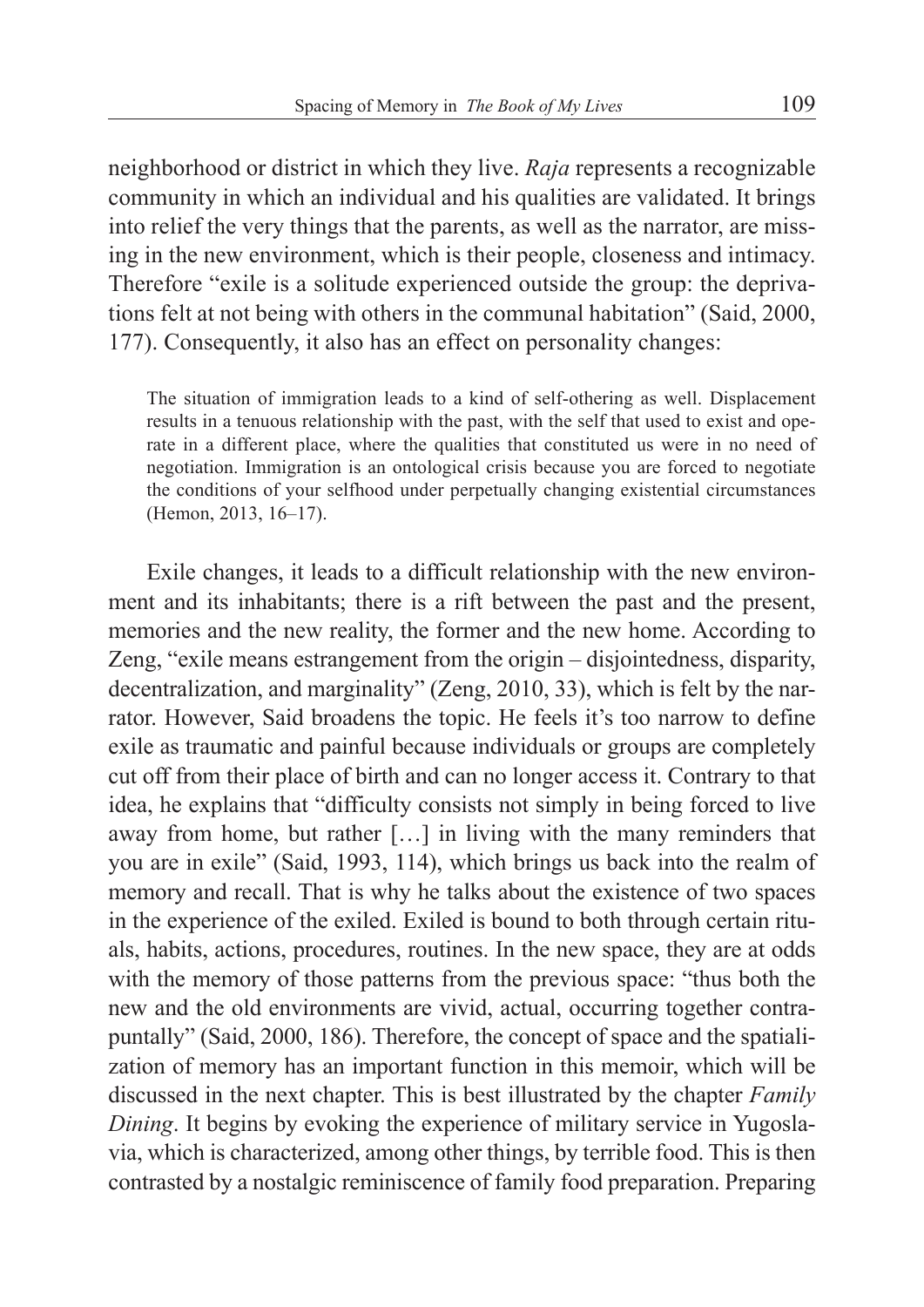and eating meals is a kind of ritual that points to intimacy and communion. In this chapter, it is an introduction to reminiscences of family gatherings and the preparation of borscht that Hemon's ancestors brought with them from Galicia to Bosnia and Herzegovina. Later, he searches for the perfect borscht in Chicago but cannot find it:

I was always missing at least one ingredient, not counting the mystery one. More important, there is nothing as pathetic as solitary borscht. Making borscht for myself helped me grasp the metaphysics of family meals—the food needs to be prepared on the low but steady fire of love and consumed in a ritual of indelible togetherness. The crucial ingredient of the perfect borscht is a large, hungry family (Hemon, 2013, 38).

Borscht, as a symbol of deficiency and incompleteness in exiled life, refers to the constant presence of reminiscence and the fact that something is lacking, a mysterious ingredient, impossible to find in the new environment because it is a feature of the past in Bosnia and Herzegovina and linked to people and relationships. The experience with borscht is closely related to Said's understanding of the duality of exile experience, the position 'in between', because it involves separation and displacement from the original place and an effort to fit into or adapt to the new environment (Said, 1993, 114). It also points to the fact that "the achievements of exile are permanently undermined by the loss of something left behind" (Said, 2000, 173). Thus, in the chapter *Dog Lives*, the narrator reminisces about the dog Mak, who, among other things, brings up empathy and caring for others during the bleak times of war. The dog eventually came to Canada with the narrator's parents. The narrator concludes that in the new environment, the dog was the only remnant of his former life, or a reminder of it (Hemon, 2013, 91), a concrete link between Canada and Bosnia.

When Zeng explores the concept of 'semiotics of exile', he considers it in literature on five levels, including signification, selfhood, narrative, time, and genre:

Reflected in the disjointedness of signification, it implies a deconstructive poetics with an absent center, floating signifier, simulacrum, and fragmentation […] Disjointedness within self implies a divided self, multiple personalities, masks, and doppelgangers. The disjointedness within narrative privileges fragmented text and narrative irony. Disjointedness within time implies fractured time and collage of times, as well as plural, tangential sequence. In terms of genre, the semiotics of exile implies inability to belong or categorize, thus has the propensity of upsetting genre (Zeng, 2010, 2).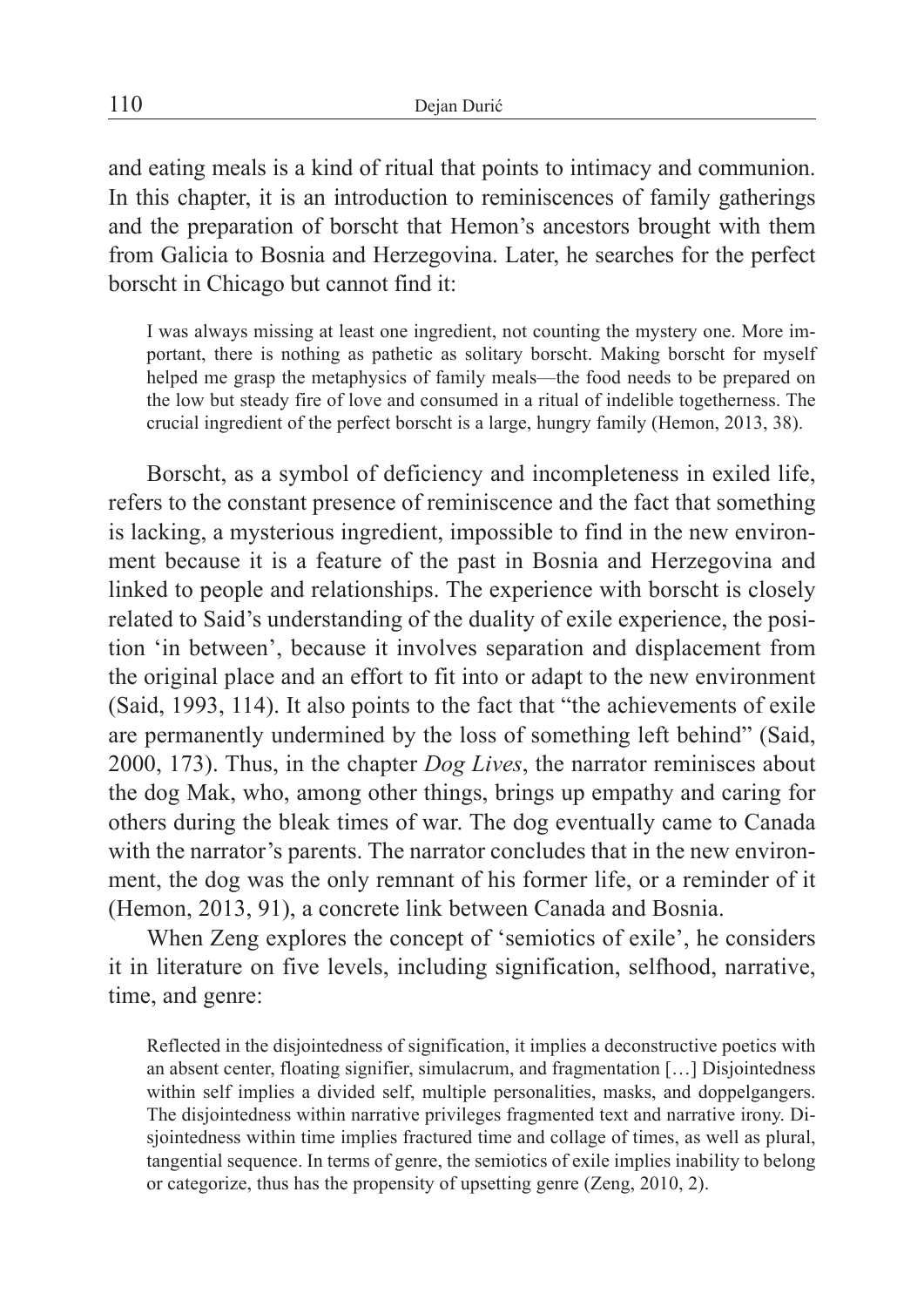We can note the above in Hemon's text. Throughout the story of the narrator and his parents, we can observe that exile is a state of dislocation and longing for stability and integration that is now missing. The memoir narrative structure is fragmentary and digressive and follows the pattern of the fragmented nature of exile itself. With regard to time and memory, since exile is inseparable from memory, there exists constant interplay between various points in the past and present. This is connected to the genre features of memoirs, but also the fact that, for the exiled person, memory suggests former existential completeness. Memory is a bulwark against the chaos and uncertainty of the new. *The Book of My Lives* is difficult to classify by genre because memoir elements are interlaced with autobiographical, and personal elements with societal. According to Said, the experience of exile is directed towards an attempt to create order (Said, 2000, 181). Therefore, Hemon's memoir can be perceived as a sort of systematization attempt. We should, however, also add space to Zeng's categories.

\*

Zerubavel argues that memories are always located in a familiar reality, environment or place. For this reason, the spatial dimension acts as connective tissue between temporally remote aspects of the personal past (Zerubavel, 2003, 40–41). Thereby space becomes one of the key integrating factors of our life story, as it is connected to one or more locales. Space exists as a material fact, but it is also a result of social interactions: the relationships of individuals and groups with each other and with the space. It can also have a psychological dimension, especially when we are talking about memory and exile. Rothberg thus adds to the interpretation that "memory is the past made present" (Rothberg, 2009, 3–4). This statement is explained through two prisms: memory occurs because of certain needs imposed by the personal and/or social situation in the present, but it is also an active process (Rothberg, 2009, 3–4). The exile experience is based in memory and reminiscence. It is a process that involves the transformation of memories and the acquisition of new ones in the new environment. Both processes are located in a concrete space. Edward W. Soja points out that human activity is always localized in a geographically verified context, however, the relationship between human activity and space is always two-way because, while human activity changes the space, space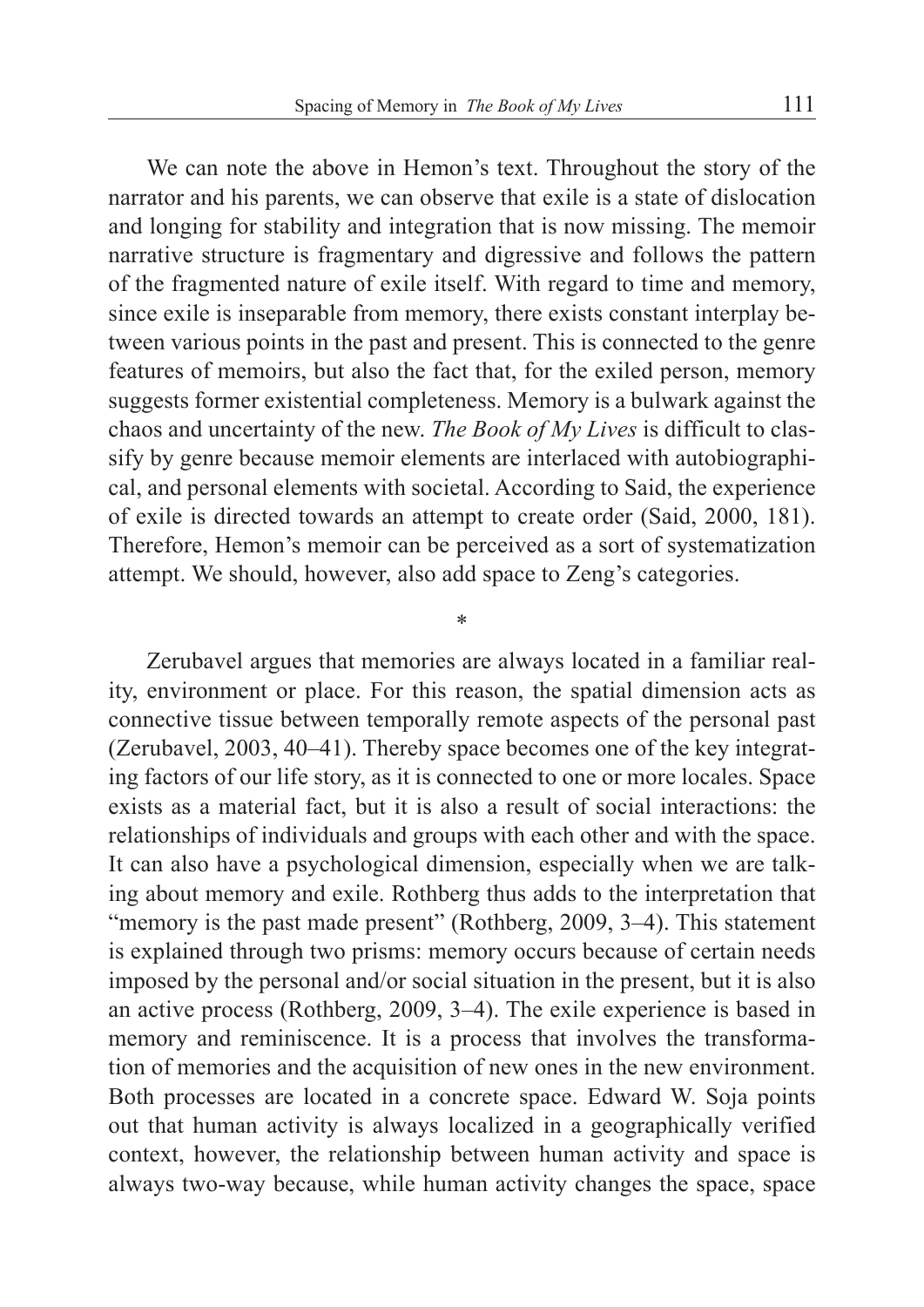also affects human behavior. Consequently, for Soja, there are numerous parameters that affect the relationship between man and space and the social construct of space:1 locations relate to each other differently, there are differences in distance and accessibility, they are shaped by social institutions and often involve hierarchically structured relationships (Soja, 1971, 3). These are different from region to region, as demonstrated by the exile experiences of the narrator. Therefore, adaptation to the new environment is conditioned by the learning of new codes and mores, while at the same time, memories of the old space remain vivid. The relationship between man and space also includes emotional and psychological factors. Soja stresses that man is a very territorial being (Soja, 1971, 19). This does not mean that territory is only a space of struggle, but also a place of intimacy, as well as a locus of memory, because an individual always localizes their memories in recognizable and existentially significant places. According to Soja, it has different functions, two of which are dominant: it is the foundation of identity and the feeling of belonging, but also the starting point for social interactions (Soja, 1971, 20). Exile experiences are different: the memoirist lacks an established identity and sense of affiliation, while his social interactions are hampered, as seen in the first chapter. Throughout the book, the narrator refers several times to playing soccer.<sup>2</sup> As a motif, soccer relates to connections, as it is a team sport based on the cooperation of a number of players and their depending on each other. Soccer was played in Sarajevo, and later in Chicago, the narrator finds a 'team' that he plays with, composed partly of Americans and partly of immigrants which underscores cultural differences. Earlier, in the chapter *My Prisoner*, he says he had no one to watch World Cup matches with because none of his close friends were in Chicago (Hemon, 2013, 96), implicitly commenting on the differences between Sarajevo and Chicago related to human connections and solidarity.

<sup>1</sup> In *Postmodern Geographies* (1989), Soja postulates a thesis on socially constructed space: "socially-produced space is a created structure comparable to other social constructions" (Soja, 1989, 80). According to this theory, the organization of space has its own social framework, incentives and conditions, and although space may be fundamentally material, it is the result of shaping and organizing (Soja 1989: 80).

<sup>2</sup>The game motif recurs In *The Lives of Grandmasters* in the form of chess, connecting people, as well as Sarajevo and Chicago.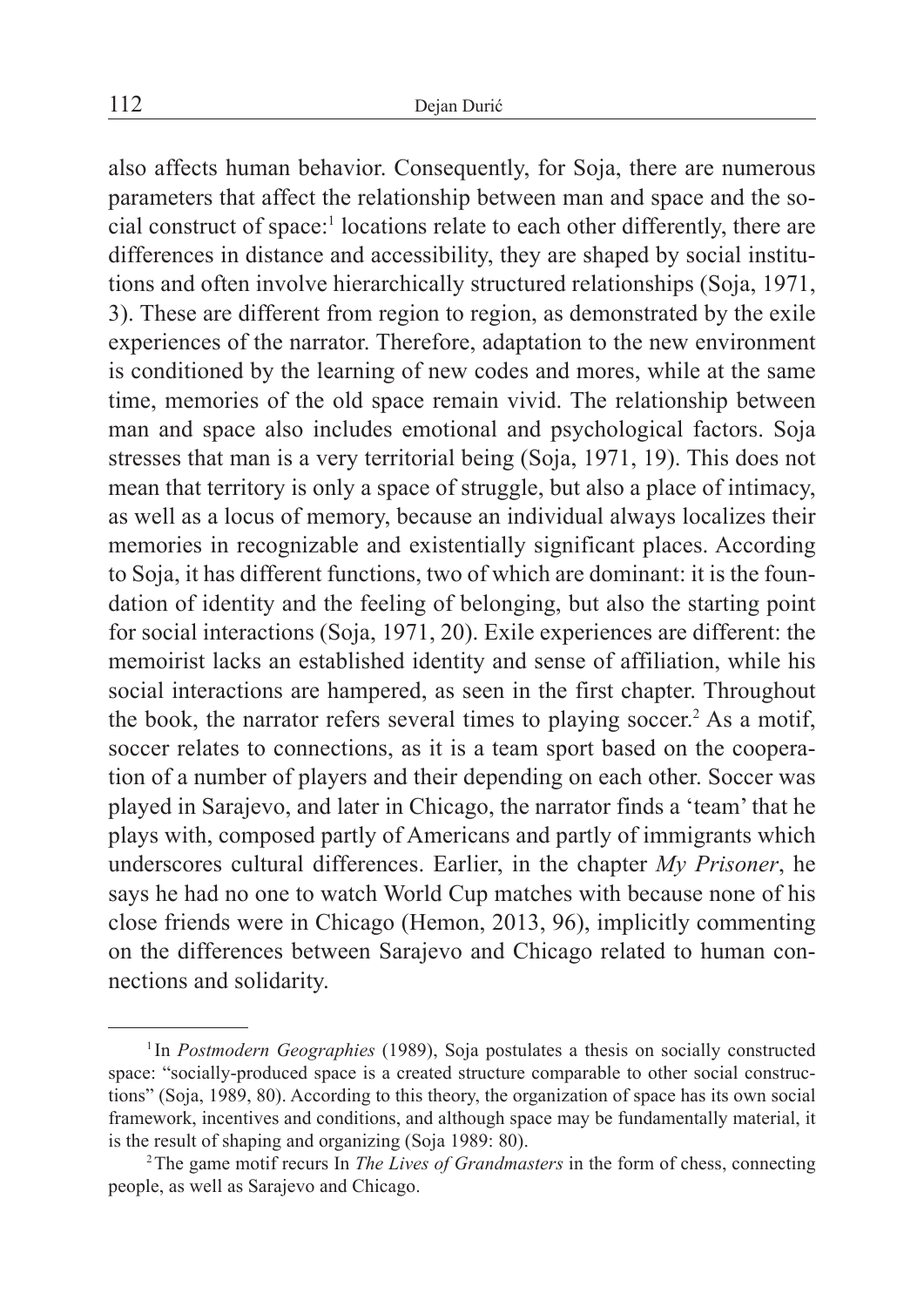Space is related to symbols that point to common affiliation, but there is also often an idea of separation – the territory is delimited so that others cannot infiltrate it (Soja, 1971, 19). Exile implies a kind of infiltration during which one territory is exchanged for another, one that the newcomer is not connected to through personal and collective memory. The aforementioned concept of *raja* suggests the issue of territoriality, but also integration and familiarity: creating intimacy and memories with people sharing a certain area. *Raja* is the agent that the narrator will miss and whose equivalent he will not be able to find in the new North American environment. In different contexts, space takes on a different meaning; for the mature narrator it is the cornerstone of reminiscence and memory.3

For this reason, I will introduce the distinction between *space* and *place* into my analysis. In his study *Geocriticism* (2011), Westphal poses the distinction between space as a conceptual category and place<sup>4</sup> as verified, empirically existing and concrete, although he also concludes that the boundary between the two is porous and that they can be interchanged (Westphal, 2011, 5). This is in line with Lefebvre's distinction between *absolute space* and *social space*, whereby the first term points to the totality of spatial dimensions, and the second to the fact that space cannot be conceived as a natural given because it is always a result of social, cultural, political, historical and personal processes (Lefebvre, 1991). According to this interpretation, abstract space can be concretized into place<sup>5</sup>:

After all, a place is only a place because of the ways in which we, individually and collectively, organize space in such a way as to mark the topos as special, to set it apart from the spaces surrounding and infusing it. Our understanding of a particular place is determined by our personal experiences with it, but also by our reading about others' experiences, by our point of view, including our biases and our wishful thinking (Tally, 2011, ix–x).

<sup>&</sup>lt;sup>3</sup> Spaces are related to memory because they preserve and trigger it, as pointed out by notable memory theorists such as Jan Assmann and Maurice Halbwachs (Assmann, 2011; Halbwachs, 1980, cf. Durić, 2018).

<sup>4</sup>According to Pultz Moslund, "there are numerous approaches to the study of place in literature – place as mapped by discourses and power; place as a transplatial contact zone; place as a dynamic process or event; place as emotional, imagined, remembered, or experienced by the senses" (Pultz Moslund, 2011, 30).

<sup>&</sup>lt;sup>5</sup>Westphal invokes Flavio Schiava and his premise that space represents the context within which a meaningful place is realized, as well as Maria de Fantis, according to whom individual and collective values belonging to a space make it into a place (Westphal, 2011, 5).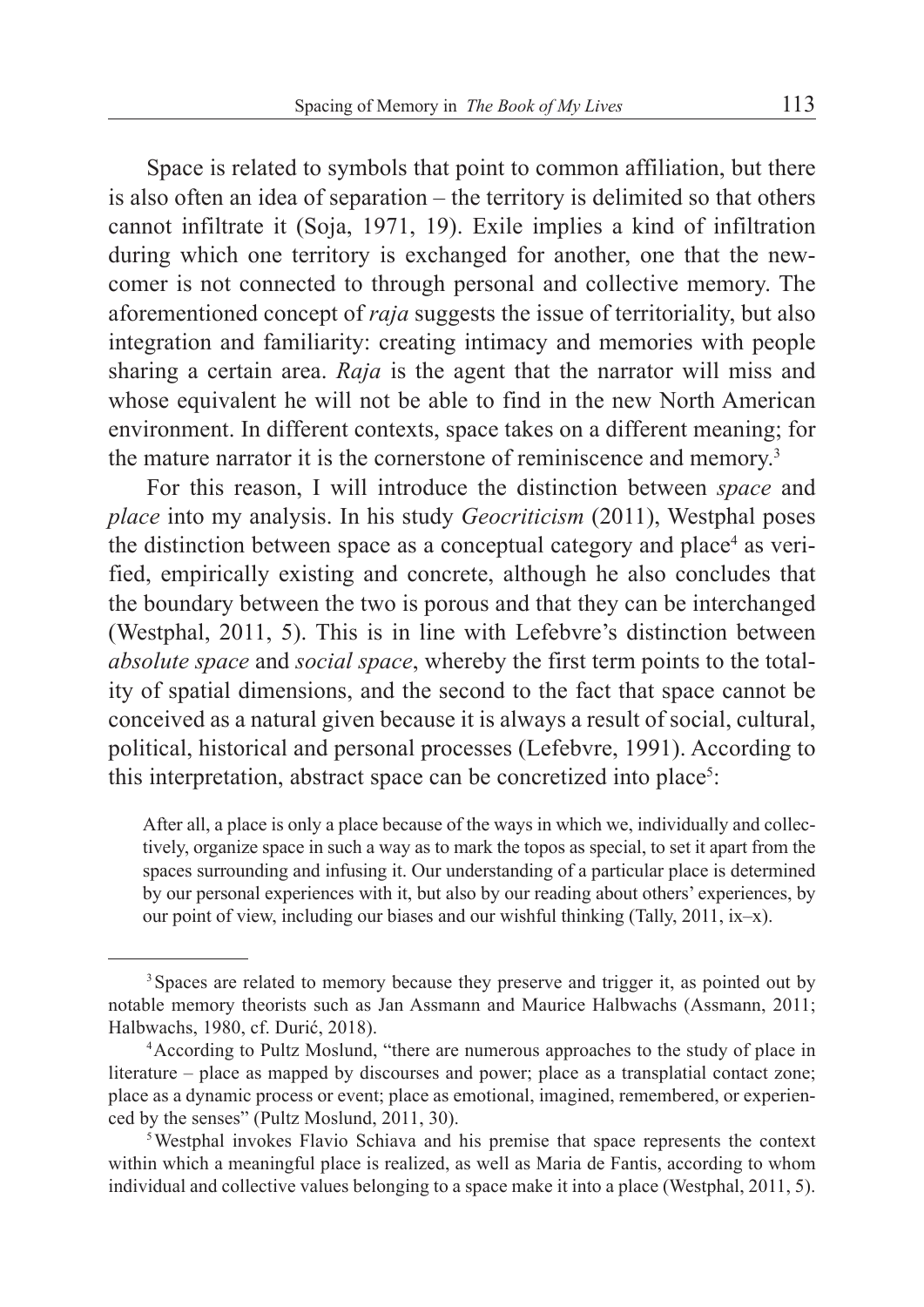In *The Book of My Lives*, the themes of exile and memory are reflected in the relationship between place and space, which is depicted in the memoir in the relationship between Sarajevo and Chicago. The first city is an object of memory, while the second is the setting for the exile experience. Therefore, the alienation of the latter manifests through the spatial dichotomy constructed around the topos of the memory. *The Lives of a Flaneur* and *Reasons Why I Do Not Wish to Leave Chicago: An Incomplete, Random List* are two chapters important for understanding the relationship between space and place. These chapters put the two cities into direct comparison and show the slow process of assimilation from an exiled person into an integrated citizen. *The Lives of a Flaneur*, with regards to the theme of space and the localization of memory, contrasts the two flaneurs of through the prism of the past and the present. One of them is linked to Chicago and the other to Sarajevo, and the observation of changes in these cities is connected to the interior changes of the flaneur. Discussing space and flaneurism, Tally concludes that mobility allows the observer to simultaneously observe different influences that shape the city, and these are best identified through studying the behavior and activities of urban populations: "demographic knowledge is nearly as crucial as geographic knowledge, and the mobile psychology of metropolitan populations" (Tally, 2013, 96).

Sarajevo is the city where the narrator grew up, was formed as a person, had certain experiences, built his personal and social life. He is connected to Sarajevo through people and events, therefore also experiences and memories. Chicago is the city in which the exiled person is a newcomer and must create a network of relationships and people, a set of memories that would help him feel a sense of belonging and connection to the space. Sarajevo and the concept of *raja* are contrasted by the impersonal, individualistic way of life in Chicago. In the beginning, the two cities are different for the narrator in the way which he perceives them. However, the relationship between Sarajevo and Chicago is not only related to Hemon's attitudes and feelings, but also to the appearance of the space, the architecture and mentality of its inhabitants. The spatial determinants of the urban environment thus largely determine and direct the behaviors of the inhabitants, mirror their norms and values, ways of interaction, worldviews, shared practices, mentalities, shared behaviors and habits. Therefore, the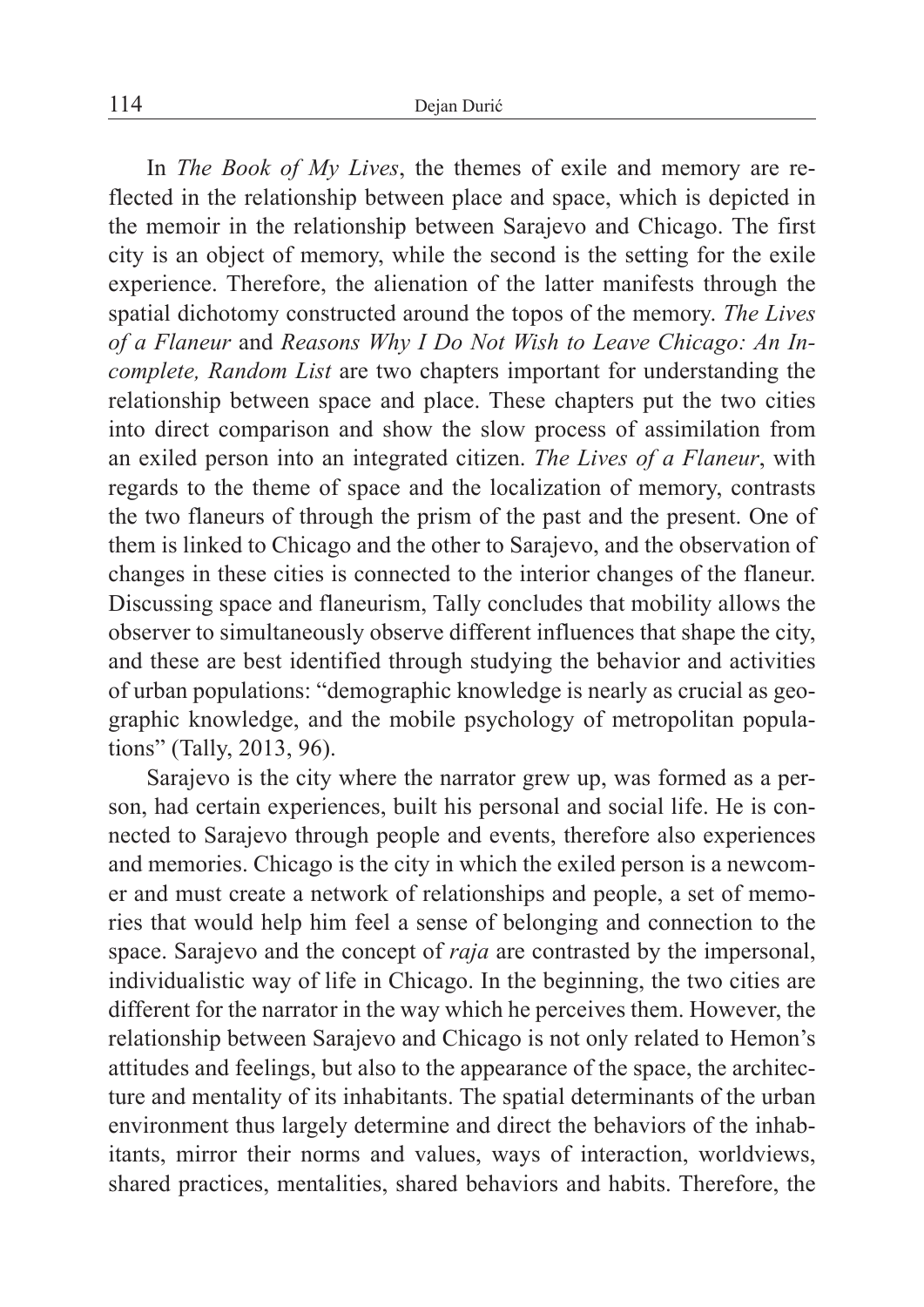contrast between the two cities lies in inclusion and exclusion, and, as we will see, this fundamental difference is already innate for the memoirist in their different urban planning.

The narrator first experiences Chicago as an underpaid interviewer for Greenpeace and gradually gets to know the city through spatial displacement. It is a moving point of view that enables observation, comparison and synthesis. The whole city is made up of fragments, so the formation of the urban topography is akin to connecting life episodes into a memoir. It is an effort to create the semblance of completeness and coherence, lost or disturbed through experiencing exile. Merging with the city becomes an existential necessity:

I became acquainted with Chicago, but I didn't know the city. The need to know it in my body, to locate myself in the world, wasn't satisfied; I was metaphysically ailing, because I didn't yet know how to be in Chicago. The American city was organized fundamentally differently from Sarajevo (Hemon, 2013, 116).

In other words, it is easier to get to know the exterior dimension of a city: it's parts and socio-economic and cultural relationships between them, landmarks and similar features, but this does not mean that we know the city "inside-out," that we are integrated in it, that it is a close relationship. In the beginning, Chicago does not provide the same thing that Sarajevo did – *a geography of the soul* (Hemon 2013, 88). The first level of "communication" with Chicago is to get acquainted from an external perspective – through observation. It is always double: walking gives an impression and experience of the city from an external perspective – the layout of streets, squares and buildings, sights, communal spaces and infrastructure. However, one also interacts with the space and the people who inhabit it, thereby learning their norms and values, and adopting behaviors in the new environment. Therefore, the next degree of relationship would be blending with the space.

The American city is undoubtedly quite different from the Bosnian, primarily because it is very impersonal, like most urban centers in the United States, probably due to the American lifestyle: the culture of capitalism and individuality.<sup>6</sup> That is why the narrator suggests that Chicago's urban

<sup>&</sup>lt;sup>6</sup>Chicago is what Soja calls a postmetropolis (Soja, 2005).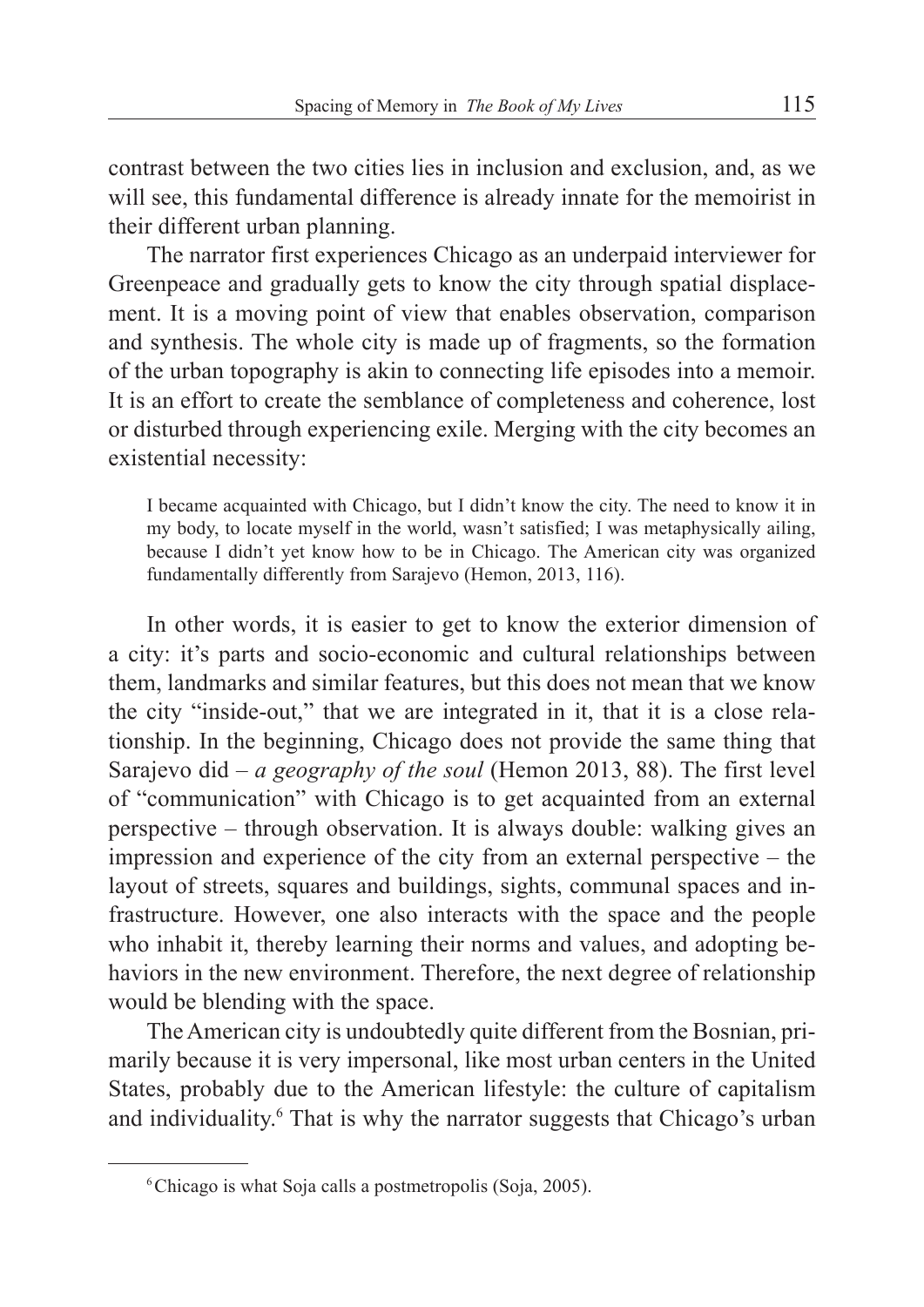architecture operates on the basis of separation and anonymity. The narrator's remark as he comes back from the airport to Chicago after returning from Sarajevo in 1997 reveals his perception of the city's character: unlike "small" Sarajevo, he notes the expansiveness of Chicago. However, the adjective "enormous" is followed by the adjective "distant", suggesting two facts: the mentality of the city encourages emotional distance, and its size conditions looser human interactions and relationships. The compact but fragmented structure of Sarajevo is counterpointed to the geometric orderliness of Chicago (Hemon, 2103, 114). It turns out that fundamental differences are ingrained in the urban planning and layout of cities:

Your sense of who you were, your deepest identity, was determined by your position in a human network, whose physical corollary was the architecture of the city. Chicago, on the other hand, was built not for people to come together but for them to be safely apart. Size, power, and the need for privacy seemed to be the dominant dimensions of its architecture. […] In this city, I had no human network within which I could place myself; my Sarajevo, the city that had existed inside me and was still there, was subject to siege and destruction. My displacement was metaphysical to the precisely same extent to which it was physical. But I couldn't live nowhere (Hemon, 2103, 118).

Sarajevo is spatially and socially structured in such a way that it is characterized by tight associations between people – interaction is desirable, anonymity and privacy reduced, the concept of collective memory plays a big part in everyday life and interpersonal relationships. It consists of familiar places, smells, tastes, but also people with whom the experiences are shared. That is why it is an intimate and familiar place, as the narrator puts it:

Sarajevo was – and still is – a small town, viscous with stories and history, brimming with people I knew and loved, all of whom I could monitor from a well-chosen kafana perch or by patrolling the streets (Hemon, 2013, 109).

Being a resident of Sarajevo means to be included in the collective memory of its inhabitants, which implies amalgamation with the city and its mythology. This is why the author states that, if someone disappeared, they could be reconstructed on the basis of collective memory, indicating interconnection and correlation. As Ferrar points out, specific locations are always linked to feelings or values and social relationships (Ferrar, 2005,106):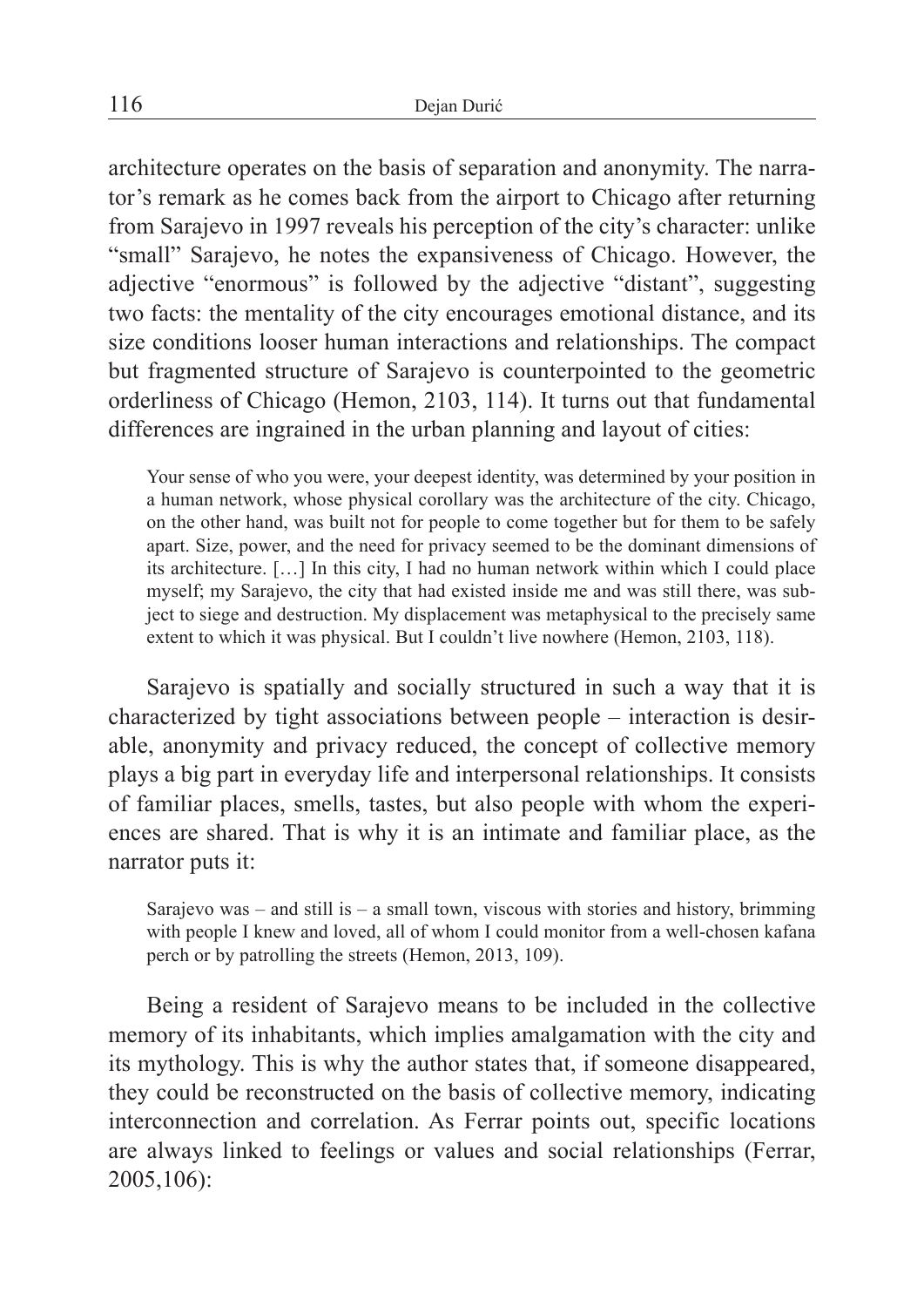In Sarajevo, you possessed a personal infrastructure: your kafana, your barber, your butcher; the streets where people recognized you, the space that identified you; the landmarks of your life (Hemon, 2013, 117).

Sarajevo is a place because it carries a strong personal and intimate mark and is identically authenticated, concrete, and offers lived experiences and human interactions.

In *The Lives of a Flaneur*, the narrator returns to Sarajevo after the war, which is a key moment for his integration on Chicago. The return is an occasion for a number of reminiscences about the past: the city, favorite places, people, social events, smells and tastes, walks, columns of *Sarajevo republika* that he wrote about urban features, intended to evoke the spirit of Sarajevo, urban mythology and speech. The time gap between the pre-war and post-war context leads to a dissociation of space:

Everything was fantastically different from what I'd known and everything was fantastically the same as before (Hemon, 2013 104–105).

I revisited all my favorite spots in the city center, then roamed the narrow streets high up in the hills […]. I randomly entered building hallways and basements, just to smell them (Hemon, 2013, 105).

As a Bosnian in Chicago, I'd experienced one form of displacement, but this was another: I was displaced in a place that had been mine. In Sarajevo, everything around me was familiar to the point of pain and entirely uncanny and distant (Hemon, 2013, 105).

The narrator talks about two versions of homelessness: one is connected to Chicago where he was an exile and outsider and the other to Sarajevo because both he and the city have changed. According to Zerubavel "constancy of place is a formidable basis for establishing a strong sense of sameness. Even as we ourselves undergo dramatic changes both individually and collectively, our physical surroundings usually remain realtively stable" (Zerubavel, 2003, 41). This is why the narrator visits familiar locations and seeks out distinctive smells and tastes. However, space is a dynamic place prone to change: buildings are torn down and new ones are built, streets are transformed, the exteriors change, but the spirit, atmosphere and the inhabitants are also subject to change. However, Zerubavel's observation of stability is false, because in *The Book of My Lives* there is a threefold transformation: the city, the observer, and the observer's perception of the city. Therefore, "to return is not only a trip to a no-longerexisting past, but also involves an encounter with a nolonger-existing self"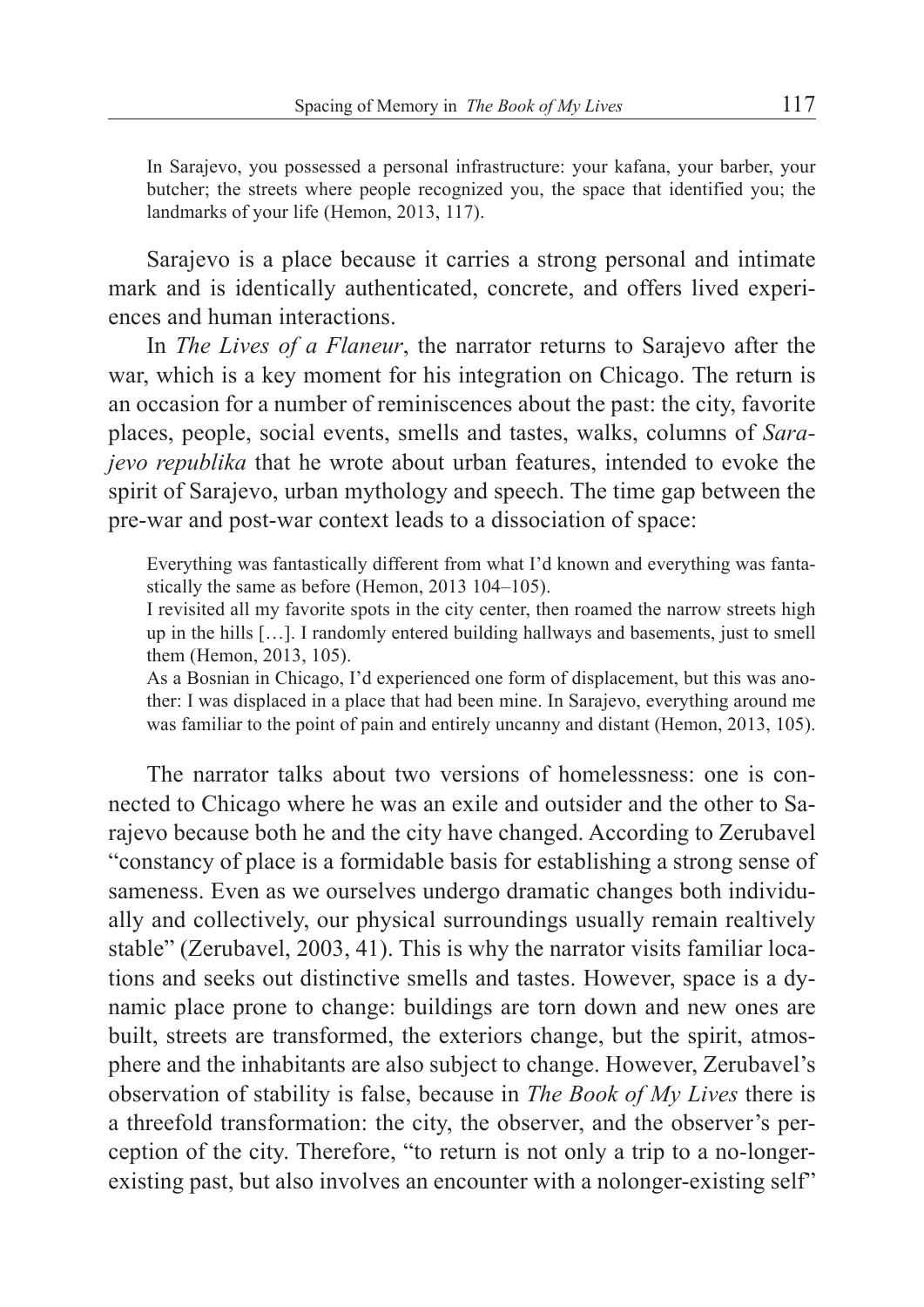(Wilson E., 2005, 127),<sup>7</sup> and this realization is crucial for the narrator. When he walks past the former cinema, he remembers watching the film *Once Upon a Time in America*, which is a symptomatic title given his return to Sarajevo and his former life (Hemon, 2013, 106): the city is not what it used to be for the flaneur. He started out to find what was recorded in memory, but there is an almost uncanny feeling: everything is simultaneously familiar, but also remote and foreign.8 According to Wilson:

To return to a city in which you used to live is – especially if the gap is a long one – to be made sharply aware of the passage of time, and the changing fabric of cities congeals that process of the passage of time in a way that is both concrete and somehow eerie or ghostly. It reminds you that a city is neither of those two favourite figures of speech: a work of art or a diseased organism. It is a process, an unique, ongoing time/space event (Wilson E., 2005, 126).

The digression about returning to Sarajevo is particularly significant because it leads the narrator to conclude that Sarajevo is now only an object of his memories and no longer necessarily his city, at least not as he knew it. The city and the narrator, as well as their stories, have gone down different paths, and Sarajevo became an object of memory.

According to Tuan, space and place are fundamental points in man's organization of his own existence, wherein space is transformed into place through the process of acquiring experience. Therefore, he concludes that an "object or place achieves concrete reality when our experience of it is total, that is, through all the senses as well as with the active and reflective mind" (Tuan, 1977, 18). Thus, the place we know from an inner perspective because it is experienced and lived, is existentially coalesced with us. A new space, as Chicago is for the narrator, is experienced externally – from the perspective of a stranger or observer who has nothing in common with the city: he does not have private or social bonds to it and no memories of it. This is why the longing for Sarajevo is aroused by the memory of social ties, familiarity, intimacy, the idea of rootedness. Tuan coined the

<sup>7</sup>Wilson perceives the city as a kind of palimpsest because it is exposed to constant change during which new urban layers are created. They cover the old, which still remain in the background: "the notion of change is central to the experience of modern and contemporary urban life" (Wilson E., 2005, 127).

<sup>&</sup>lt;sup>8</sup>Ryoko Wakamiya points out that exile stories are often associated with stories of return, regularly imbued with estrangement (Ryoko Wakamiya, 2009, 1–2).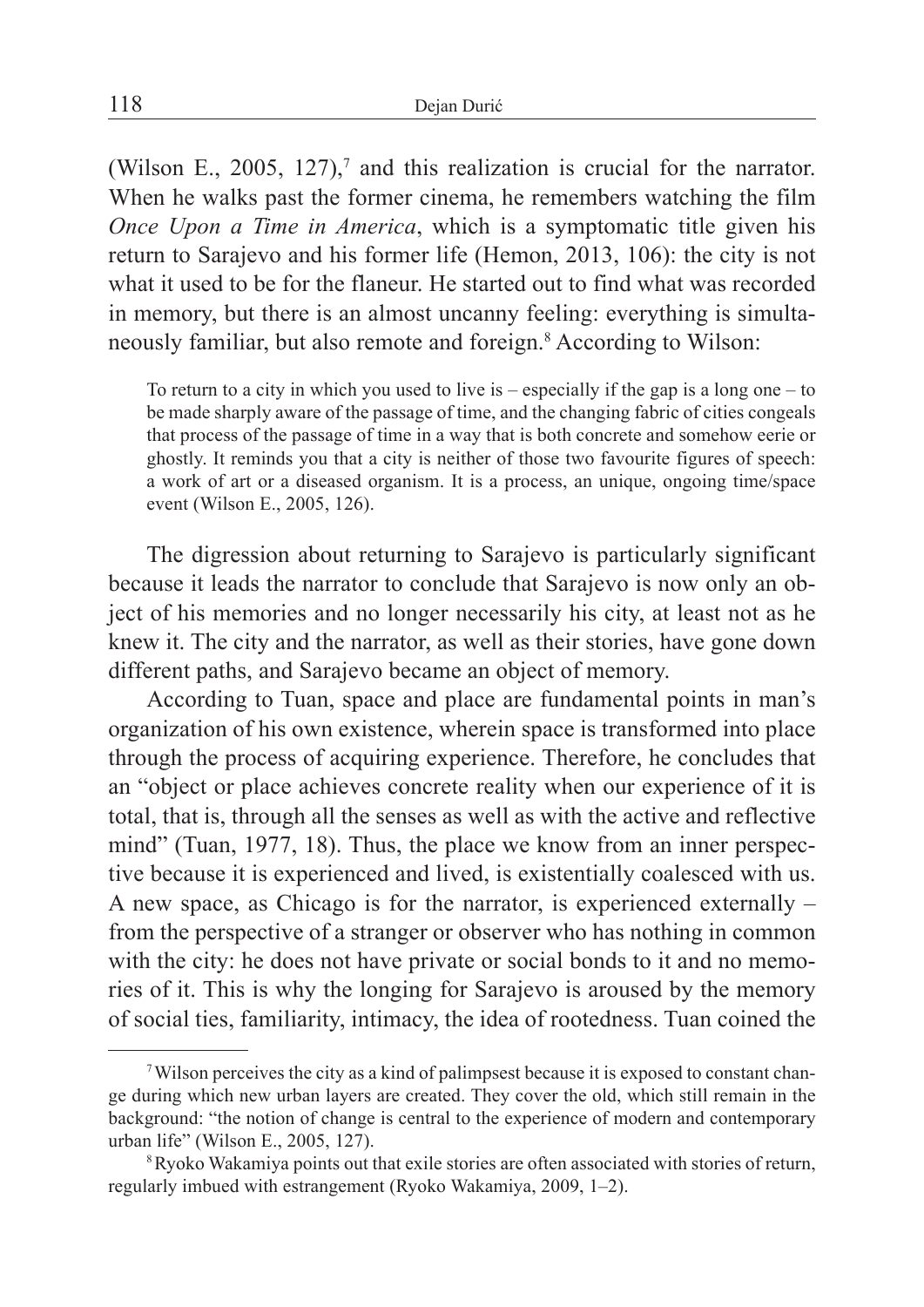term topophilia, signifying an "affective bond between people and place or setting" (Tuan, 1990, 4), constituting the totality of relationships, especially between tangible nature, man and his spatial environment (Tuan, 1990, 93), as well as noting familiarity with and awareness of the past, that is to say, recollection and memories (Tuan, 1990, 99). Therefore, according to him, a place is made up of human relationships, everyday events and rituals, intimate locations and ordinary objects (Tuan, 1990, 140, 143, 144). The moving perspective of the flaneur eventually enables the subject to recognize the specifics of the new city – Chicago, that is, to try to penetrate into its interior, starting with moving to the Edgewater district:

I discovered that the process of transforming an American city into a space you could call your own required starting in a particular neighborhood (Hemon, 2013, 124).

Showing Veba around, telling him the stories of Chicago and of my life in Edgewater, I realized that my immigrant interior had begun to merge with the American exterior [...]When I came back from my first visit to Sarajevo, in the spring of 1997, the Chicago I came back to belonged to me. Returning from home, I returned home (Hemon, 2013, 126, 128).

Large parts of Chicago had entered me and settled there; I fully owned those parts now. I saw Chicago through the eyes of Sarajevo and the two cities now created a complicated internal landscape in which stories could be generated (Hemon, 2013, 128).

This walking is similar to de Certeau's concept of a city walker who uses walking to explore and "write" the city, creating a whole from the parts (de Certeau, 2002, 157), whereby space is parallel to the process of expression in language (de Certeau, 2002, 162).

According to Tuan, we can talk about place only when we stop because it represents a stop in motion after we fill it with values (Tuan, 1977, 138). This demonstrates the creation of social relationships and interactions, memories, recollections and integration that transform space into a place. Central importance is therefore given to the chapter *Reasons Why I Do Not Wish to Leave Chicago: An Incomplete, Random List* in which the narrator talks about integrating in Chicago. The list cites exactly those subjective elements that bind us to a particular space, which are special and specific to us and which only we notice. We could explain this through Seamon's term *at-homeness*, which points to intimacy, familiarity, routines of our everyday life. Anything else is "visiting," "in transit," "not at home," "out of place" or "traveling" (Seamon, 2001, 40).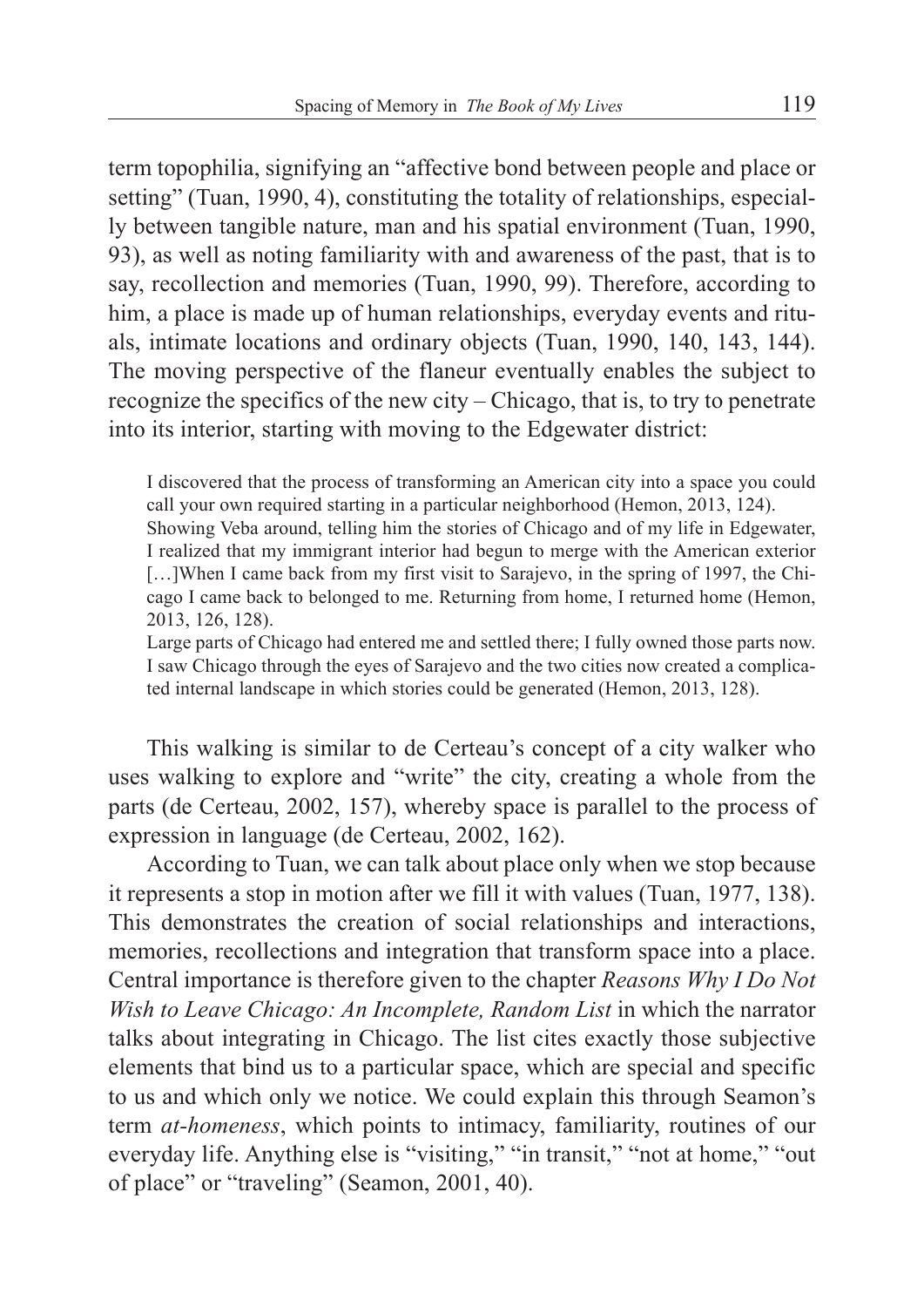\*

*The Book of My Lives* by Aleksandar Hemon suggests that memoirs can serve a double function. As far as the author is concerned, they are an attempt to systematize one's own story by questioning its points of reference or traumatic events that have determined its course. Hemon's text is a confessional narrative, based on autobiographical memory and an attempt to (re)interpret events which have defined the narrator. Meanwhile, its primary function is explanatory: the narrator is trying to explain to himself and the readers how certain events from the past defined him and shaped the course of his life. The writing of one's life story and the complex of memories is closely related to the nature of exile, based on the interlacing of the temporal and spatial matrices. As we have noted, the spatial dimension of *The Book of My Lives* is extremely important because it points to the problem of the localization of memory. It does not function only in the temporal, but also spatial dimension. Our memories are related to certain locations, people, situations and related events. It is precisely the relationship between space and memory that is crucial in the moments of migration and exile when individuals are forced to leave their home and move to new and unfamiliar areas with which they are not related to through memories. This paper demonstrates how the concept of space turns into the concept of place – by becoming familiar. The question is how do we become familiar with it? *The Book of My Lives* demonstrates how space becomes place when an individual starts to associate with it his or her own memories, people, social interactions, intimate relationships and experiences.

## **References**

- Antara, A. (2016). *Edward Said and Exile: A Gaze at Counterpoint*. "DEBATS: Annual Review" no. 1, pp. 145–149.
- Assmann, J. (2011). *Cultural Memory and Early Civilization*: *Writing, Remembrance, and Political Imagination*. New York: Cambridge University Press.
- Brison, S. (1999). *Trauma Narratives and the Rethinking of the Self*. In: *Acts of Memory: Cultural Recall in the Present*. Eds. M. Bal, J. Crewe, L. Spitzer, Hanover – London: Dartmouth College – University Press of New England, pp. 39–54.
- de Certeau, M. (2002). *Invencija svakodnevice*. Transl. G. Popović. Zagreb: Naklada MD.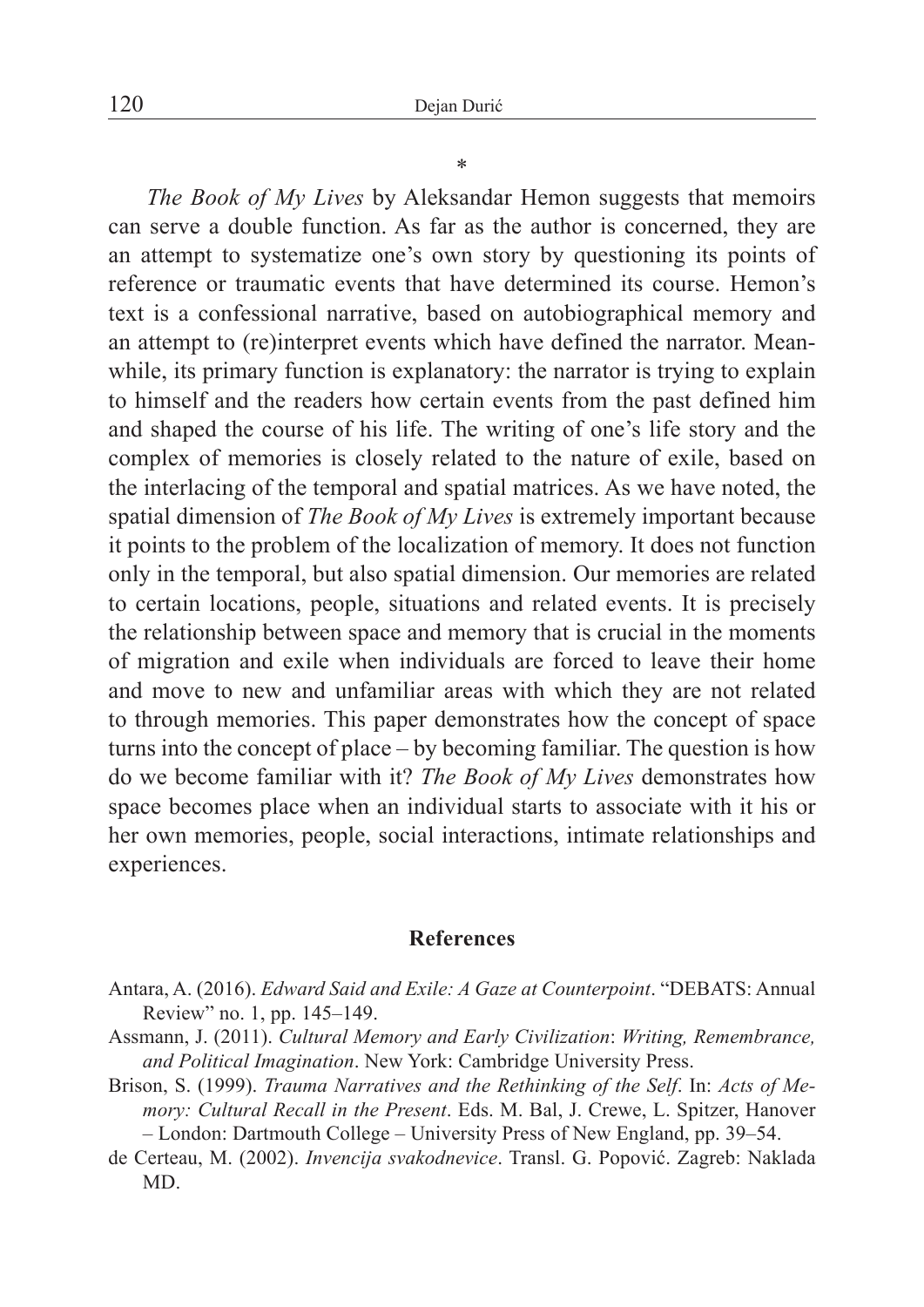- Cubitt, G. (2007). *History and memory*. Manchester New York: Manchester University Press.
- Durić, D. (2018). *Između književnosti i pamćenja: prisjećanje zaboravljenoga*. Rijeka: Filozofski fakultet u Rijeci.
- Farrar, M. (2005). *Migrant Spaces and Settlers*' *Time: Forming and De-forming an Inner City*. In: *Imagining Cities: scripts, signs, memory*. Eds. S. Westwood, J. Williams, London – New York, Routledge, pp. 103–121.
- Halbwachs, M. (1980). *The Collective Memory*. New York: Harper Colophon Books.

Hemon, A. (2013). *The Book of My Lives*. New York: Picador.

- Lefebvre, H. (1991). *The Production of Space*. Transl. D. Nicholson-Smith. Cambridge – Oxford: Blackwell Publishing.
- Marrouchi, M. (2001). *The Site of Memory*. In: *Edward Said and the Post-Colonial*. Eds. B. Ashcroft, H. Kadhim, Huntington: Nova Science Publishers, inc., pp. 159–186.
- Pultz Moslund, S. (2011). *The Presencing of Place in Literature: Toward an Embodied Topopoetic Mode of Reading*. In: *Geocritical Explorations: Space, Place, and Mapping in Literary and Cultural Studies*. Ed. R.T. Tally Jr., New York: Palgrave Macmillan, pp. 29–43.
- Rothberg, M. (2009). *Multidirectional Memory: Remembering the Holocaust in the Age of Decolonization*. Stanford: Stanford University Press.
- Ryoko Wakamiya, L. (2009). *Locating Exiled Writers in Contemporary Russian Literature: Exiles at Home*. New York: Palgrave Macmillan.
- Said, E.W. (1993). *Intellectual Exile: Expatriates and Marginals*, "Grand Street" no. 47, pp. 112–124.
- Said, E.W. (2000). *Reflections on Exile and the Other Essays*. Cambridge: Harvard University Press.
- Saunders, M. (2008). *Life-Writing, Cultural Memory, and Literary Studies*. In: *Media and Cultural Memory*. Eds. A. Erll, A. Nünning, Berlin – New York: Walter de Gruyter, pp. 321–331.
- Seamon, D. (2001). *A Geography of the Lifeworld: Movement, Rest and Encounter*, Oxon – New York: Routledge.
- Smith, S., Warson, J. (2010). *Reading Autobiography: A Gudie for Interpreting Life Narratives*. Minneapolis: University of Minnesota Press.
- Soja, E.W. (1971). *Political Organization of Space*. Washington: Association of American Geographers.
- Soja, E.W. (1989). *Potsmodern Geographies: The Reassertion of Space in Critical Social Theory*. London – New York: Verso.
- Soja, E.W. (2005). *Six Discourses on the Postmetropolis*. In: *Imagining Cities: Scripts, Signs, Nemory*. Eds. S. Westwood, J. Williams, London – New York: Routledge, pp. 19–29.
- Tally, R.T. (2013). *Spatiality*. London New York: Routledge.
- Tally, R.T. (2011). *Translator*'*s Preface: The Timely Emergence of Geocriticism*. In: B. Westphal, *Geocriticism: Real and Fictional Spaces*. New York: Palgrave Macmillan, pp. ix–xiii.